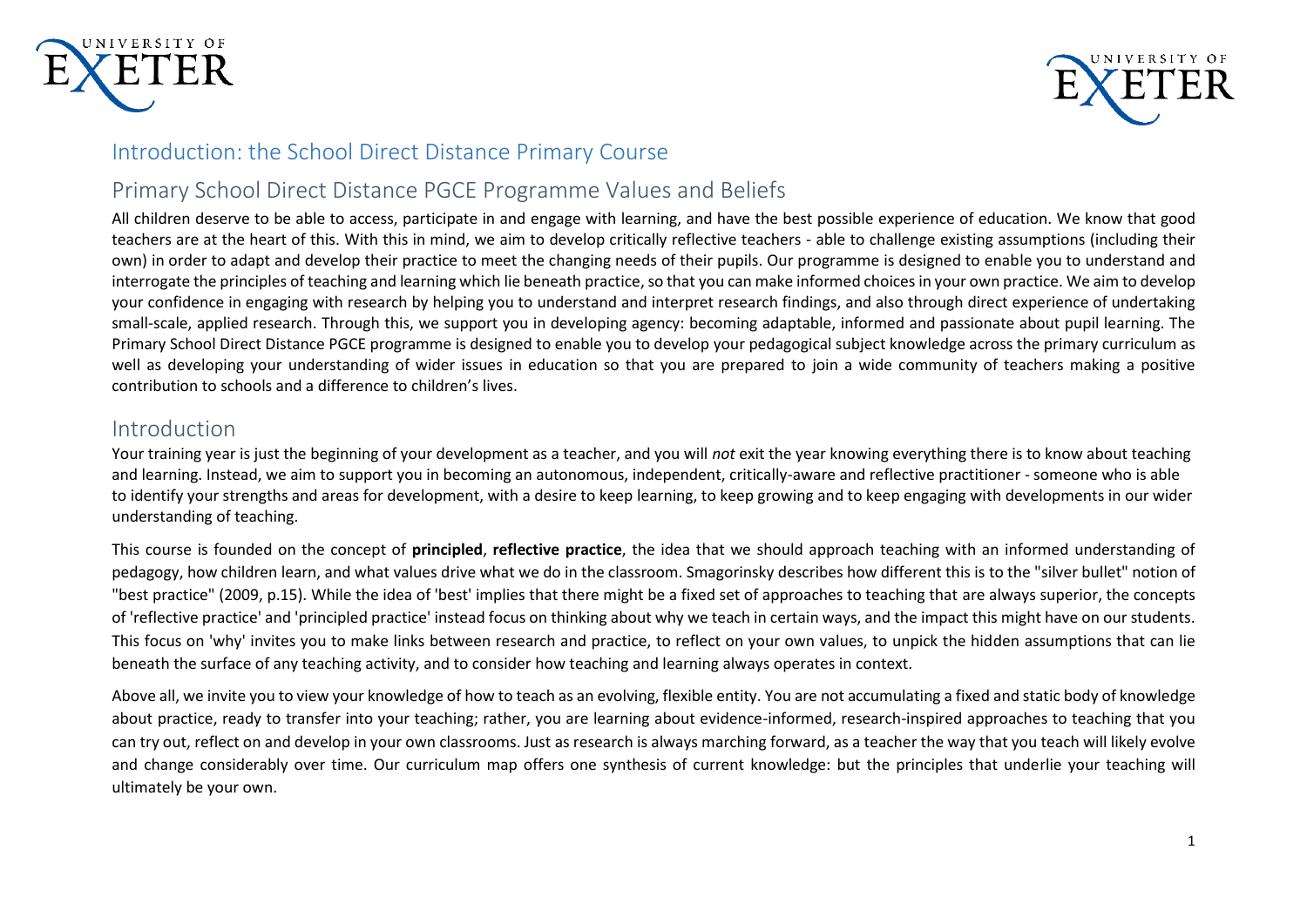

## Theoretical Framing

Our curriculum coheres around the *Exeter Model Framework* which draws together a spectrum of issues that sociocultural theories identify as important in educational decision making. This framework is used in a number of ways - not least as tool that you'll use to explore the key topics within our curriculum through *framework reflections.*



Beauchamp, C. (2015). Reflection in teacher education: issues emerging from a review of current literature. *Reflective Practice*, *16*(1), 123-141. Engeström, Y. (1999). Activity theory and individual and social transformation. *Perspectives on activity theory*, *19*(38), 19-30. Lave, J., & Wenger, E. (1991). *Situated learning: Legitimate peripheral participation*. Cambridge university press. Mercer, N., Wegerif, R., & Major, L. (Eds.). (2019). *The Routledge international handbook of research on dialogic education*. Routledge. Schön, D. A. (1987). *Educating the reflective practitioner: Toward a new design for teaching and learning in the professions*. Jossey-Bass. Smagorinsky, P. (2009). EJ Extra: Is It Time to Abandon the Idea of" Best Practices" in the Teaching of English?. *The English Journal*, *98*(6), 15-22 Vygotsky, L. S. (1978). Socio-cultural theory. *Mind in society*, *6*, 52-58.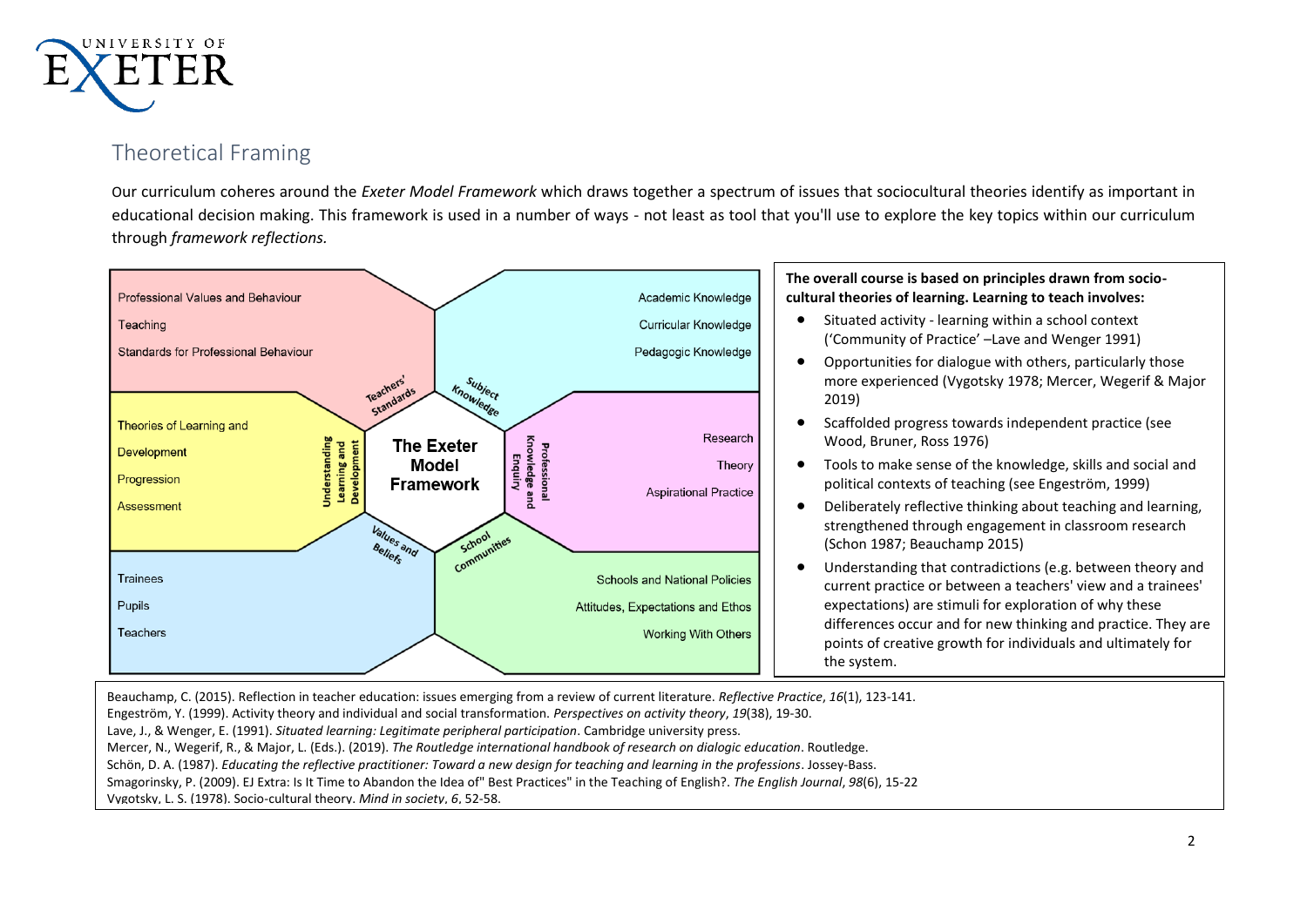

## Course Overview: Core Concepts

The topics that we cover in the credit-bearing university modules introduce **core concepts**. These are sequenced by term, moving from foundation concepts towards adaptive expertise. Your understanding of how to engage critically with research and to develop your reflective practice is also sequenced through a termly progression which starts with reading and reflecting on research, then moves into developing confidence in conducting your own research.

| Term 1                                  | Term <sub>2</sub>                                    | Term <sub>3</sub>                                     |  |
|-----------------------------------------|------------------------------------------------------|-------------------------------------------------------|--|
| <b>Foundation Concepts in Education</b> | Adaptive Teaching and Individual Needs               | Developing Sensitivity and Expertise                  |  |
| Safeguarding                            | <b>Interpreting Data</b>                             | Diversity, including race and education               |  |
| Challenging the Gap                     | SEND I: Individual Needs<br>$\bullet$                | Challenging<br>Ability<br><b>Notions</b><br>of<br>and |  |
| Learning - theories of learning, what   | <b>SEND II: Adaptive Teaching</b><br>$\bullet$       | Intelligence                                          |  |
| neuroscience can tell us about learning |                                                      | Child and Adolescent Mental Health                    |  |
| Talk for Learning and Dialogic Teaching |                                                      | English as an Additional Language                     |  |
| Scaffolding, Planning and Sequencing    |                                                      | Digital Futures in Education                          |  |
| <b>Motivation and Behaviour</b>         |                                                      | <b>Education and Sustainability</b>                   |  |
| Assessment                              |                                                      |                                                       |  |
| <b>Critical Reflective Practice</b>     | <b>Critical Reflective Practice</b>                  | <b>Critical Reflective Practice</b>                   |  |
| Reflection                              | Evidence-informed practice<br>$\bullet$              | Reflecting on your learning and development           |  |
| <b>Critical Reading and Writing</b>     | <b>Critical Reading and Writing</b><br>$\bullet$     | - revisiting the framework tasks                      |  |
|                                         | Critical Engagement with Research<br>$\bullet$       |                                                       |  |
|                                         | <b>Understanding Classroom Research</b><br>$\bullet$ |                                                       |  |
| Independent development                 | Independent development                              | Independent development                               |  |
| Subject and Curriculum Studies          | EPS assignment: small scale classroom                | Optional topics: Leadership; Informal and out<br>➤    |  |
| Assignment: Reflective Journal:         | research                                             | of School Learning                                    |  |
| Curriculum, Problems & Misconceptions,  |                                                      | Planning for<br>professional<br>future<br>vour        |  |
| Scaffolding learning in lesson planning |                                                      | development                                           |  |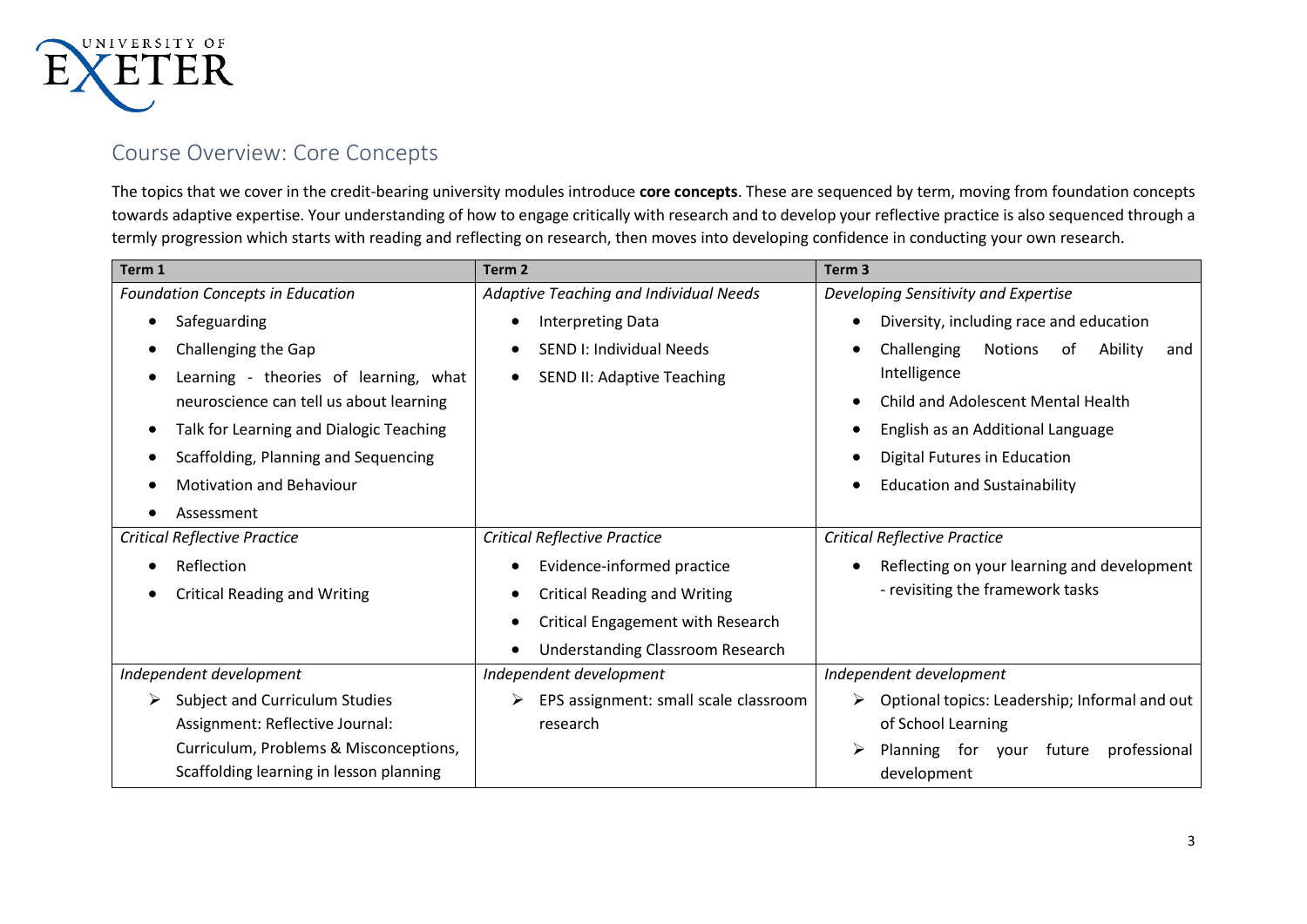

## Online Seminar Days

Alongside these core concepts, a series of seminar days will develop your knowledge of **subject-specific pedagogy** in a range of primary subject areas. The sequence of these can shift, but all will give you a chance to explore and consolidate your understanding of pedagogical principles as they relate to specific areas of the curriculum. Both of these strands - the core concepts and the subject-sessions on seminar days - work alongside your **school-led training** which offers more contextual, situated sessions to help you to translate theory into practice.

Seminar Days start at **9.15** and end by **4.30**

The week before each seminar day, there will be **preparatory activities** to complete as part of the weekly online course. Please make sure that you prioritise completing these activities, as it will otherwise hinder your involvement in the taught sessions.

| <b>Induction</b><br>Friday 10th September | Induction (Exeter Model, Challenging the Gap, Reflective Practice)<br>$\bullet$       |
|-------------------------------------------|---------------------------------------------------------------------------------------|
| 1. Monday 8th November                    | Maths<br>Planning for Learning                                                        |
| 2. Monday 13th December                   | <b>RE</b><br><b>Critical Reading and Writing</b>                                      |
| 3. Monday 7th February                    | Science<br>٠<br>Critical Engagement with and in Research<br>٠                         |
| 4. Monday 21st March                      | Reading incl. Phonics and the simple view of reading<br><b>Writing and Creativity</b> |
| 5. Monday 23rd May                        | Modern Foreign Languages<br>٠<br>English as an Additional Language<br>٠               |
| 6. Monday 20th June                       | Geography<br>٠<br><b>Education for Sustainability</b>                                 |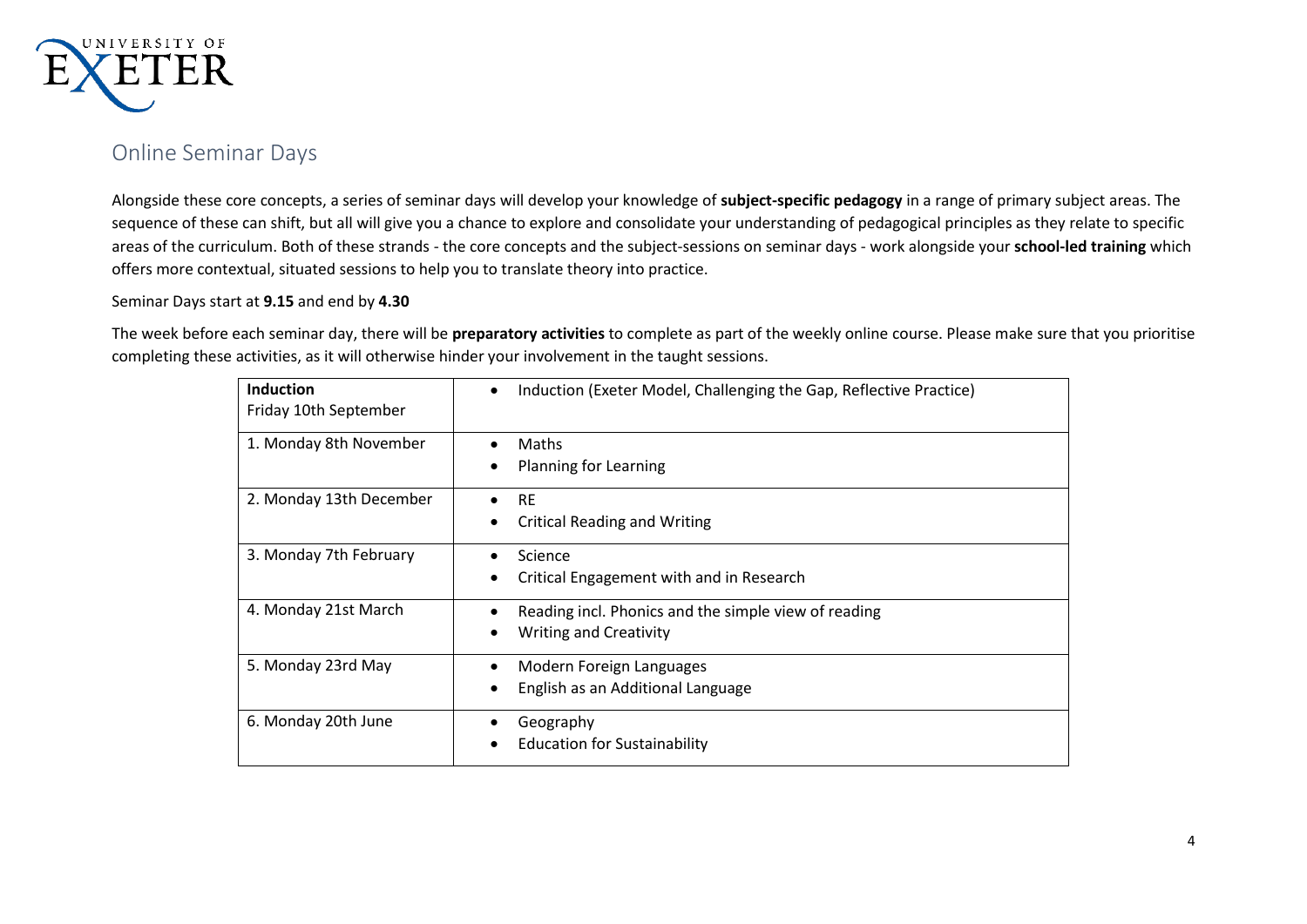

## The Online Weekly Programme

The outline below indicates the topics and main outcomes for the weekly online learning. You should be able to complete most of the work required for the Masters during your designated day each week. However, there will be some activities which you will also need to do in school: for example, framework reflections often require you to talk to key members of staff, to examine school policies, and to plan, teach and evaluate particular lessons. You might like to think of your study days as the 'anchor points' in developing your knowledge of our core curriculum, but the nature of the course integrates theory and practice, so the work will span across your experience in school too.

| Week beg         | <b>Autumn Term: Masters Programme</b>                                                                                                        |                                                                                                                                                           |  |
|------------------|----------------------------------------------------------------------------------------------------------------------------------------------|-----------------------------------------------------------------------------------------------------------------------------------------------------------|--|
| 30/08            | BEFORE THE COURSE Trainees should have accessed and completed initial needs analyses and fundamental English / Maths audits, available here: |                                                                                                                                                           |  |
|                  |                                                                                                                                              | https://www.exeter.ac.uk/teachertraining/offerholders/pre-courseinformationandtasks/schooldirectpre-coursetasks/ During this fortnight, trainees will be  |  |
| 06/09            |                                                                                                                                              | sent information regarding: introduction to online working including e-safety; help accessing and understanding ELE (our VLE); introduction to the Exeter |  |
| <b>Induction</b> | Model of ITE                                                                                                                                 |                                                                                                                                                           |  |
| 10th             |                                                                                                                                              |                                                                                                                                                           |  |
| September        | Topic: Challenging the Gap                                                                                                                   |                                                                                                                                                           |  |
| (online)         | Topic: Safeguarding 5 simple steps                                                                                                           |                                                                                                                                                           |  |
|                  | <b>PREVENT Certificate</b>                                                                                                                   |                                                                                                                                                           |  |
|                  | Challenging the Gap framework reflection                                                                                                     |                                                                                                                                                           |  |
|                  | Academic Honesty and Plagiarism module                                                                                                       |                                                                                                                                                           |  |
| 13/09            | Topic: Curriculum                                                                                                                            | SCS Assignment: Curriculum                                                                                                                                |  |
| 20/09            | Topic: What is learning?                                                                                                                     | Framework reflection: Learning                                                                                                                            |  |
| 27/09            | Topic: Talk for learning and dialogic teaching                                                                                               | Framework reflection: Learning                                                                                                                            |  |
| 04/10            | Topic: What is learning (II)?                                                                                                                | SCS Assignment: Problems & Misconceptions                                                                                                                 |  |
| 11/10            | Topic: scaffolding, planning & sequencing                                                                                                    | SCS Assignment: Scaffolding in Lesson Planning                                                                                                            |  |
| 18/10            | Framework reflection: Behaviour<br>Topic: Motivation and Behaviour                                                                           |                                                                                                                                                           |  |
| 25/10            | Half Term                                                                                                                                    |                                                                                                                                                           |  |
| 01/11            | Preparation for Seminar Day 1 - Maths                                                                                                        | Framework reflection: Maths                                                                                                                               |  |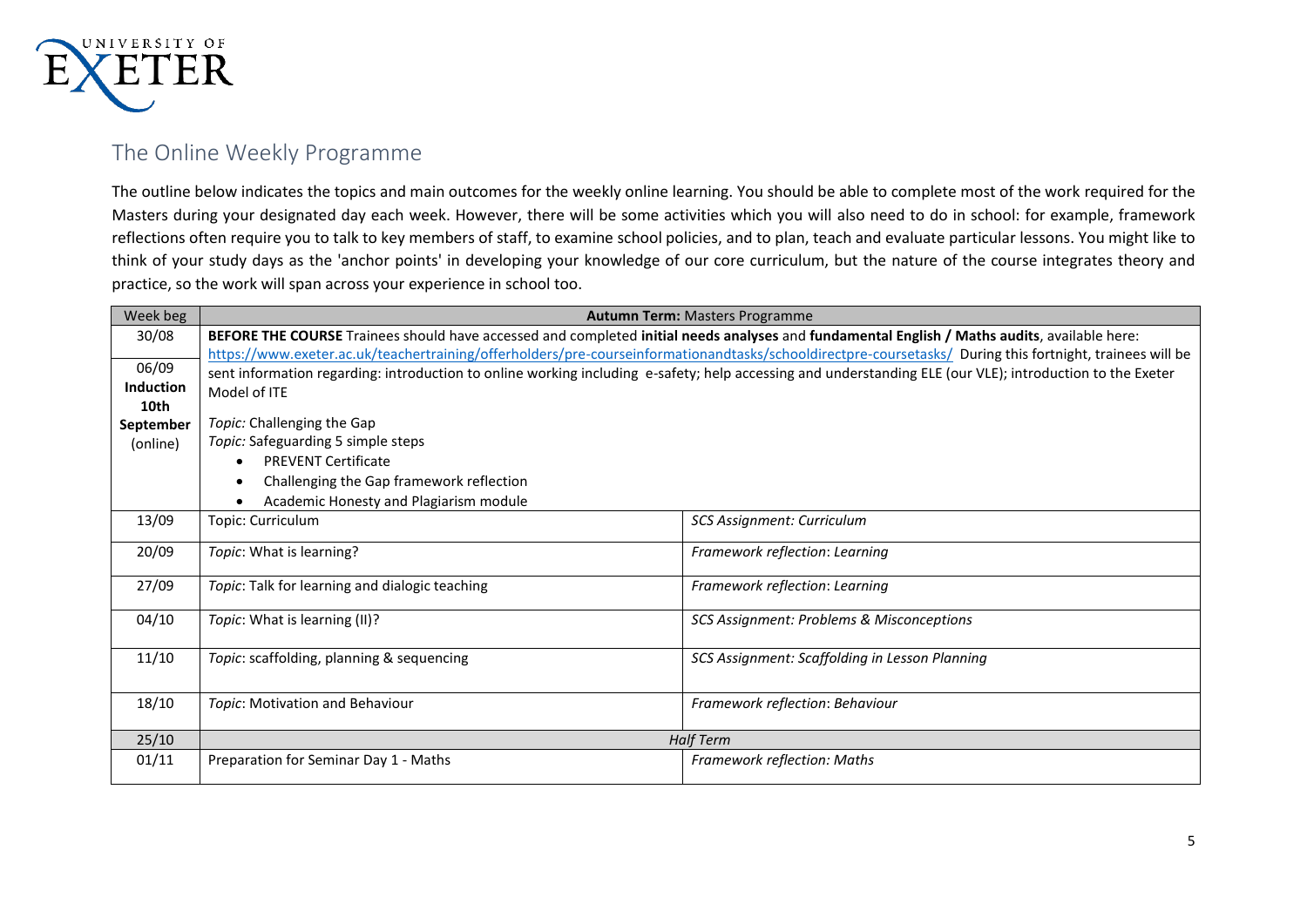

| 08/11    | Seminar Day 1 Maths and Planning for Learning                       | Monday 8th November (online)            |
|----------|---------------------------------------------------------------------|-----------------------------------------|
| 15/11    | Topic: Assessment                                                   | Framework reflection: Assessment        |
| 22/11    | Independent Assignment Work                                         |                                         |
| 29/11    | Independent Assignment Work                                         |                                         |
| 6/12     | Preparation for Seminar Day 2 - R.E.                                |                                         |
| 13/12    | Seminar Day 2: R.E. and Critical Reading/Writing                    | Monday 13th December (online)           |
| Week beg |                                                                     | <b>Spring Term: Masters Programme</b>   |
| 10/01    | Topic: Evidence-informed practice                                   | Framework reflection: Interpreting Data |
| 17/01    | Topic: Critical reading                                             | Formative EPS Assignment                |
| 24/01    | Topic: Classroom research                                           | Formative EPS Assignment                |
| 31/01    | Preparation for Seminar Day 3 - Science                             |                                         |
| 07/02    | Seminar Day 3: Science and Critical Engagement with and in Research | Monday 7th February                     |
| 14/02    | Independent assignment work                                         |                                         |
| 21/02    |                                                                     | <b>Half Term</b>                        |
| 28/02    | Topic: SEND I; policy and understanding individual needs            | Framework reflection: SEND              |
| 07/03    | Independent assignment work                                         |                                         |
| 14/03    | Preparation for Seminar Day 4 - English                             |                                         |
| 21/03    | Seminar Day 4: Reading, Phonics, Writing, Creativity                | Monday 21st March                       |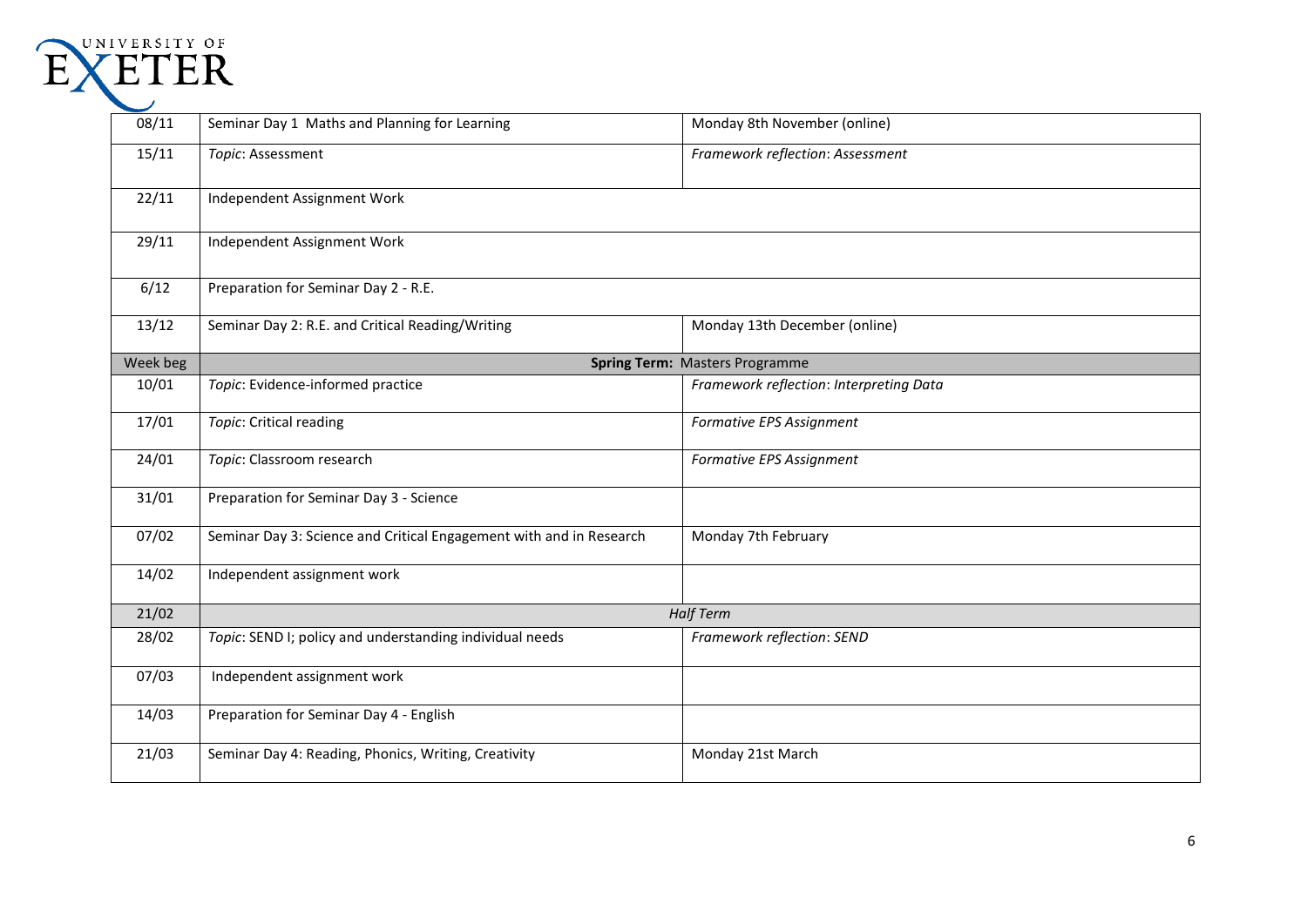| UNIVERSITY OF<br><b>ETER</b> |                                                                                                                                             |                                                             |
|------------------------------|---------------------------------------------------------------------------------------------------------------------------------------------|-------------------------------------------------------------|
| 28/03                        | Topic: SEND II: Adaptive Teaching                                                                                                           | Revisit SEND framework reflection                           |
| 4/04                         | Independent assignment work                                                                                                                 |                                                             |
| Week beg                     |                                                                                                                                             | <b>Summer Term: Masters Programme</b>                       |
| 25/04                        | Topic: Diversity I                                                                                                                          | Framework Reflection: Race & Education                      |
| 02/05                        | Topic: Diversity II                                                                                                                         | Framework Reflection: Race & Education                      |
| 09/05                        | Topic: Challenging notions of ability and intelligence                                                                                      |                                                             |
| 16/05                        | Preparation for Seminar Day 5                                                                                                               | Framework Reflection: EAL                                   |
| 23/05                        | Seminar Day 5: EAL & MFL                                                                                                                    | Monday 23rd May                                             |
| 30/5                         |                                                                                                                                             | <b>Half Term</b>                                            |
| 06/06                        | Topic: Child and Adolescent Mental Health                                                                                                   |                                                             |
| 13/06                        | Preparation for Seminar Day 6: Geography and Education for<br>Sustainability                                                                |                                                             |
| 20/06                        | Seminar Day 6: Geography and Education for Sustainability                                                                                   | Monday 20th June<br>Career Entry Development Profile (CEDP) |
| 27/06                        | Topic: Digital Futures and Challenging the Gap revisited<br>Optional Leadership topic<br>Optional Informal and Out of School Learning topic |                                                             |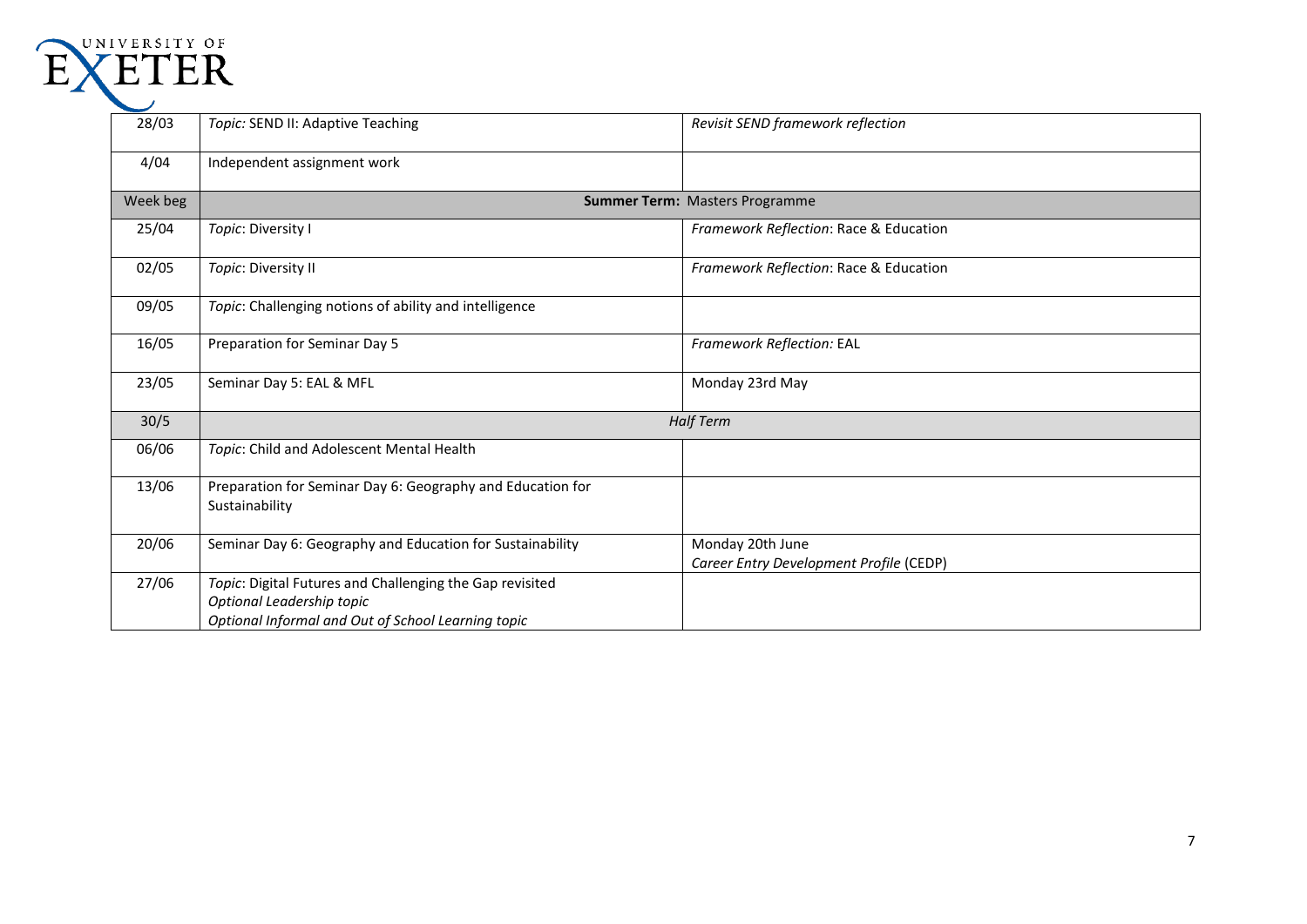

### The Teachers' Standards for QTS and Core Content Framework for Initial Teacher Training

Our curriculum does not separate out the [Teachers' Standards](https://www.gov.uk/government/publications/teachers-standards) and address them one by one. This is because we recognise how interrelated many of the standards are, and that you will be constantly developing your understanding and skills across all of the standards.

However, the Department for Education has published recommended 'Core Content' for Initial Teacher Training which offers a framework which should be considered a "minimum entitlement" for all trainees, and this presents the content atomistically against each standard: [https://www.gov.uk/government/publications/initial-teacher-training-itt-core-content-framework.](https://www.gov.uk/government/publications/initial-teacher-training-itt-core-content-framework) In an appendix, you will find a table which presents the DfE core content, and shows the key areas where we integrate this information into our course - through topics, tasks, assignments and seminars. The table also indicates some of the ways in which our course goes beyond this minimum entitlement, outlining some additional ideas that you will explore.

Each year there are also additional optional enrichment opportunities, including the Graduate School of Education Research Lecture series in which leading experts present on a range of important educational topics each year.

Alongside the academic content, we support your progress towards the standards through our **phases**. There are different expectations within each phase for example, of how much classroom contact time you have, or which training tools you use to evaluate and reflect. This *scaffolds* your progress in a gradual sequence which moves towards independent practice.

The 'profile descriptor' of each phase describes the knowledge, understanding and skills that we expect you to be able to demonstrate at the end of it. The movement through the phases is **flexible**, depending on your needs. Meeting the 'Developing Independence' phase indicates that you have met the standards required for the award of QTS.

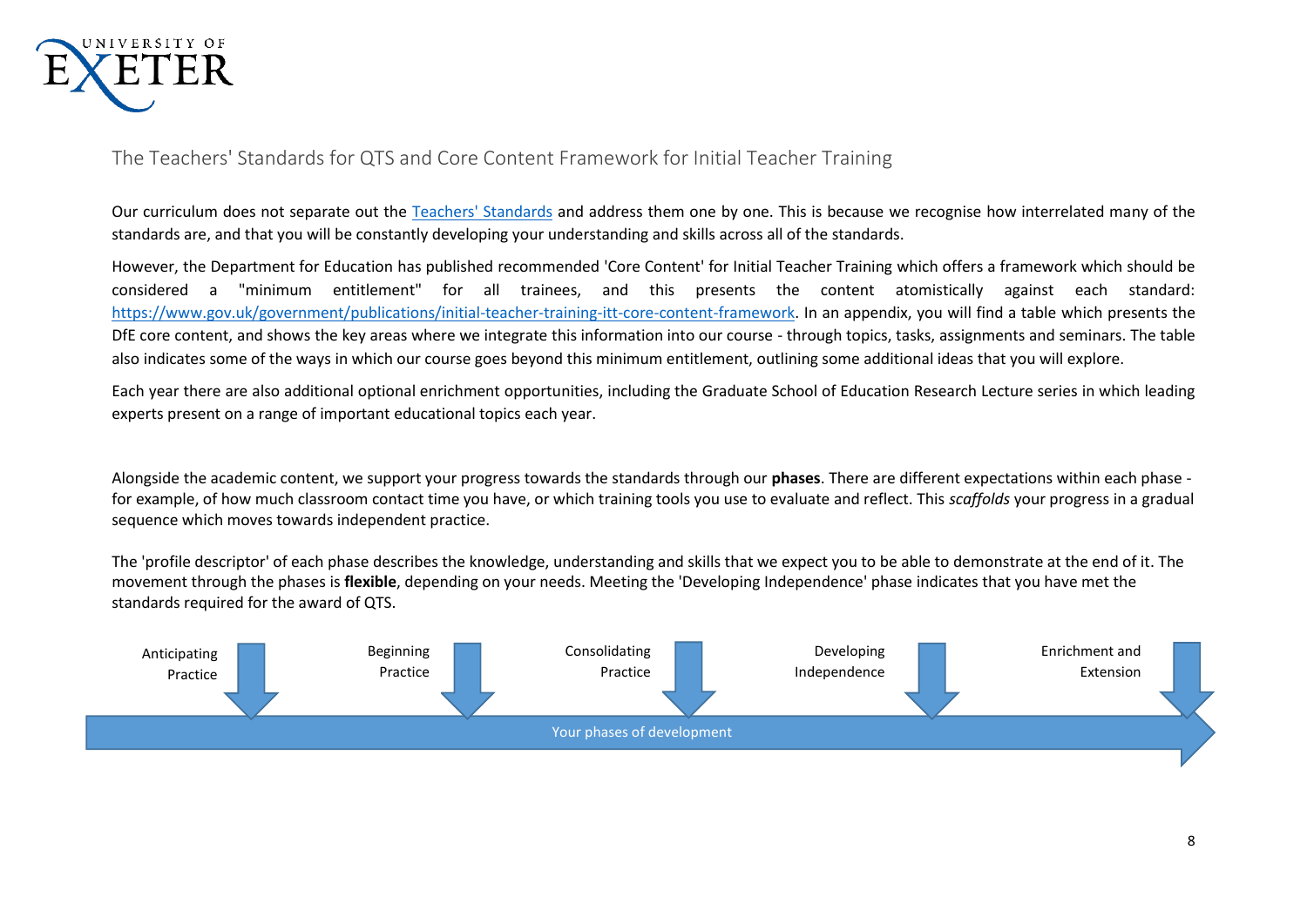

## Appendix: Core Content Framework for ITT

This appendix contains the 'Core Content Framework for ITT' mandated by the DfE and indicates where our provision covers the content, and some of the ways in which it goes significantly beyond that content.

The Core Content does not address the Preamble or Part II of the Teachers' Standards, so our programme also goes beyond the 'CCF' in developing your understanding of teacher's professional duties, particularly in relation to safeguarding, e-safety and digital literacy.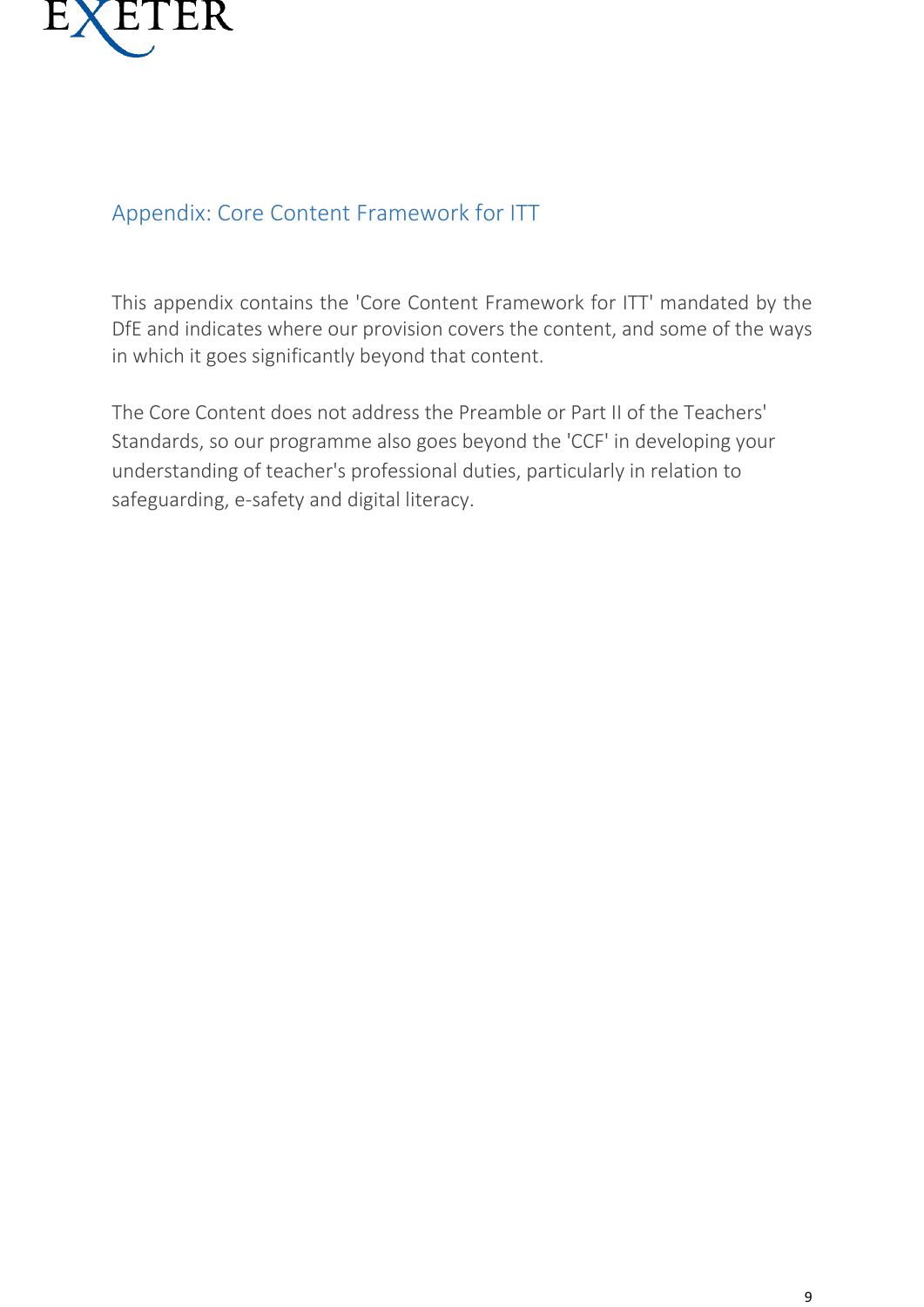

| High Expectations (Standard 1 - 'Set high expectations')                                                                                   |                                                                                                                                                                                                                                                                                                                                                 | UNIVERSITY OF<br>ΕR                                                                                                                     |
|--------------------------------------------------------------------------------------------------------------------------------------------|-------------------------------------------------------------------------------------------------------------------------------------------------------------------------------------------------------------------------------------------------------------------------------------------------------------------------------------------------|-----------------------------------------------------------------------------------------------------------------------------------------|
| Learn that                                                                                                                                 | Learn how to                                                                                                                                                                                                                                                                                                                                    | You will find these ideas in                                                                                                            |
| 1. Teachers have the ability to<br>affect and improve the<br>wellbeing, motivation and                                                     | Communicate a belief in the academic potential of all pupils, by:<br>Receiving clear, consistent and effective mentoring in how toset tasks that stretch<br>$\bullet$<br>pupils, but which are achievable, within a challenging curriculum.                                                                                                     | Topics: Motivation and Behaviour,<br>Challenging the Gap, Diversity                                                                     |
| behaviour of their pupils.<br>2. Teachers are key role models,                                                                             | And - following expert input - by taking opportunities topractise, receive<br>feedback and improve at:                                                                                                                                                                                                                                          | Framework reflections: Behaviour,<br>Challenging the Gap, Race and Education                                                            |
| who can influence the<br>attitudes, values and                                                                                             | Using intentional and consistent language that promoteschallenge and<br>aspiration.                                                                                                                                                                                                                                                             | In addition, you will learn about                                                                                                       |
| behaviours of their pupils.<br>3. Teacher expectations can affect<br>pupil outcomes; setting goals that<br>challenge and stretch pupils is | Creating a positive environment where making mistakes andlearning from them and<br>the need for effort and perseveranceare part of the daily routine.<br>Seeking opportunities to engage parents and carers in the education of their children<br>$\bullet$<br>(e.g. proactively highlighting successes) with support from expert colleagues to | Theories of motivation, how these<br>$\bullet$<br>relate to behaviour, teacher<br>attitudes and expectations, and<br>students' learning |
| essential.                                                                                                                                 | understand how this engagement changes depending on theage and development<br>stage of the pupil.                                                                                                                                                                                                                                               | The relationship between socio-<br>$\bullet$<br>economic factors and student self-                                                      |
| 4. Setting clear expectations<br>can help communicate                                                                                      | Demonstrate consistently high behavioural expectations, by:                                                                                                                                                                                                                                                                                     | efficacy and attainment - the<br>importance of children feelings that                                                                   |
| shared values that improve<br>classroom and school                                                                                         | Receiving clear, consistent and effective mentoring in how tocreate a culture of<br>$\bullet$<br>respect and trust in the classroom that supports all pupils to succeed (e.g. by                                                                                                                                                                | they can be successful, and that<br>they 'belong' in school                                                                             |
| culture.                                                                                                                                   | modelling the types of courteous behaviour expected of pupils).                                                                                                                                                                                                                                                                                 | Bias and unconscious bias<br>(particularly in relation to race and                                                                      |
| 5. A culture of mutual trust and<br>respect supports effective                                                                             | And - following expert input - by taking opportunities to practise, receive<br>feedback and improve at:                                                                                                                                                                                                                                         | ethnicity) and how this can affect                                                                                                      |
|                                                                                                                                            | Teaching and rigorously maintaining clear behavioural expectations (e.g. for<br>$\bullet$                                                                                                                                                                                                                                                       | pupil outcomes                                                                                                                          |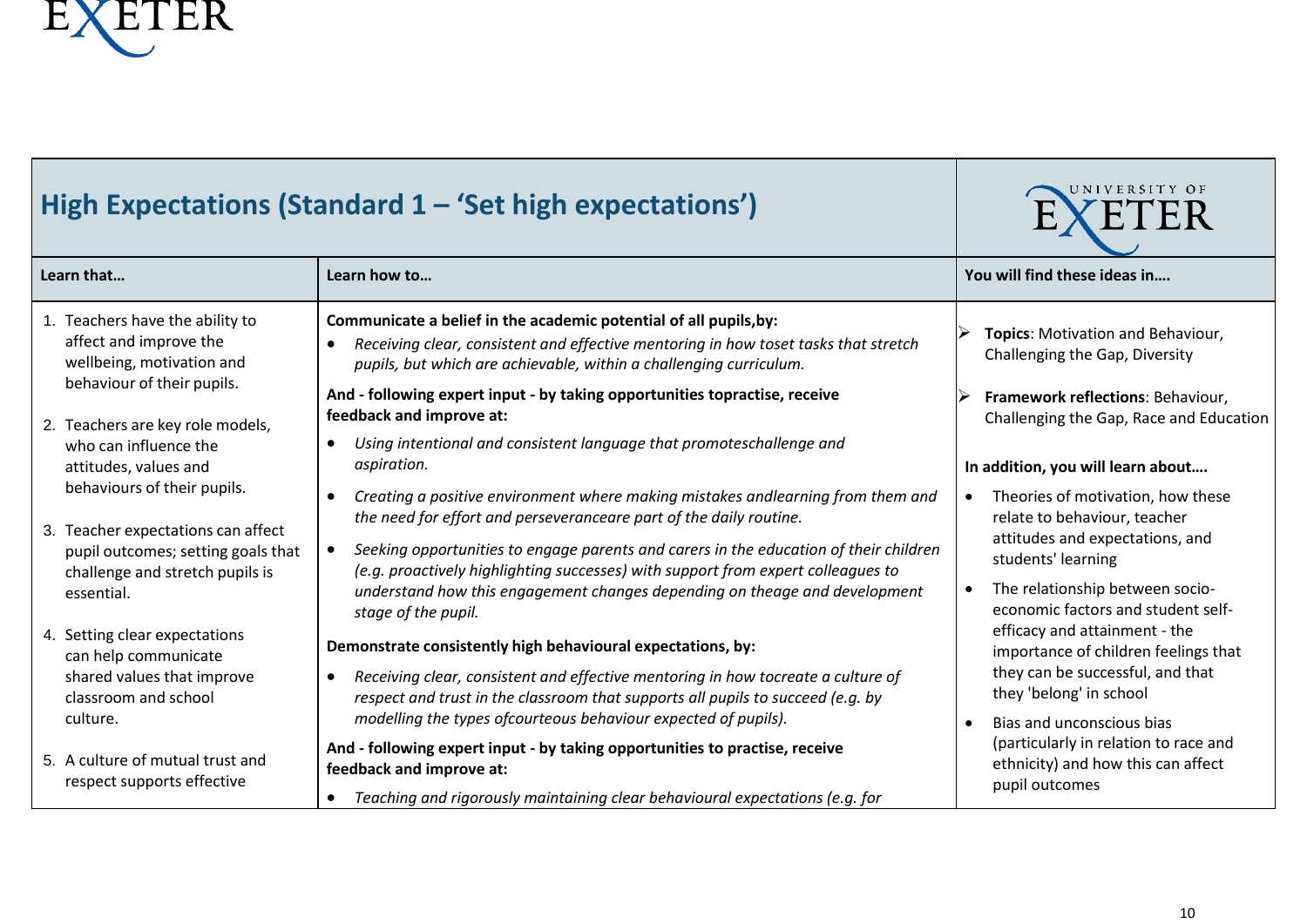

| relationships.                                                                                                                                           | contributions, volume level and concentration).                                                                                                                                                     |
|----------------------------------------------------------------------------------------------------------------------------------------------------------|-----------------------------------------------------------------------------------------------------------------------------------------------------------------------------------------------------|
| 6. High-quality teaching has a long-<br>term positive effect on pupils' life<br>chances, particularly for children<br>from disadvantaged<br>backgrounds. | Applying rules, sanctions and rewards in line with school policy, escalating<br>behaviour incidents as appropriate.<br>Acknowledging and praising pupil effort and emphasising progress being made. |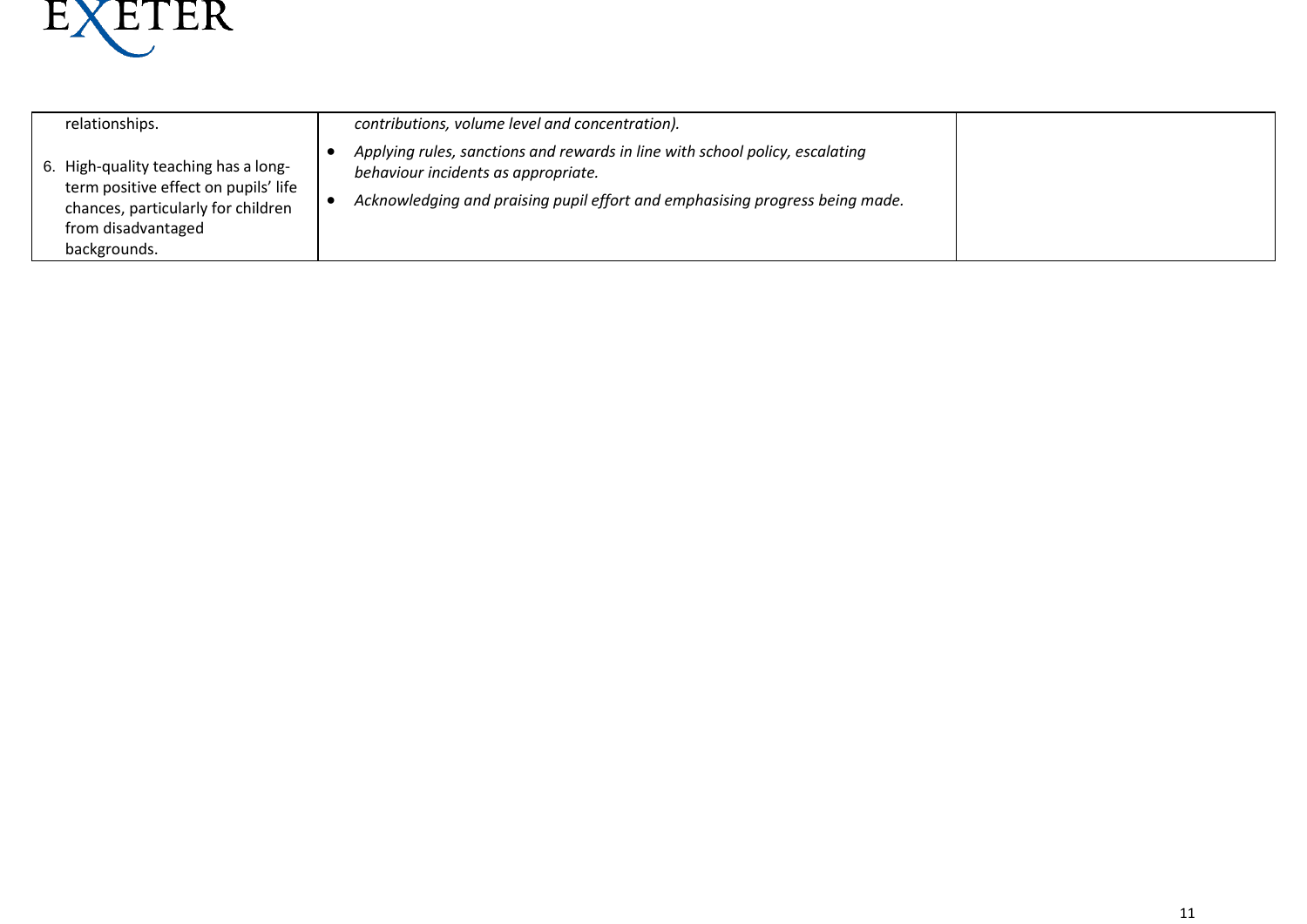

| How Pupils Learn (Standard 2 - 'Promote good progress') |                                                                                             |                                                                                                                                                                                                                                        | UNIVERSITY OF                                                                                                                    |
|---------------------------------------------------------|---------------------------------------------------------------------------------------------|----------------------------------------------------------------------------------------------------------------------------------------------------------------------------------------------------------------------------------------|----------------------------------------------------------------------------------------------------------------------------------|
|                                                         | Learn that                                                                                  | Learn how to                                                                                                                                                                                                                           | You will find these ideas in                                                                                                     |
| 1.                                                      | Learning involves a lasting<br>change in pupils' capabilities<br>or understanding.          | Avoid overloading working memory, by:<br>Receiving clear, consistent and effective mentoring in how to take into account<br>pupils' prior knowledge when planning how much newinformation to introduce.                                | Topics: What is learning? Talk for learning<br>and dialogic teaching;<br>Scaffolding, planning and sequencing.                   |
| 2.                                                      | Prior knowledge plays an<br>important role in how pupils<br>learn; committing some key      | Discussing and analysing with expert colleagues how to reduce distractions that<br>take attention away from what is being taught (e.g. keeping the complexity of a<br>task to a minimum, so that attention is focused on the content). | Framework reflections: Learning                                                                                                  |
|                                                         | facts to their long-term<br>memory is likely to help pupils<br>learn more complex ideas.    | And - following expert input - by taking opportunities to practise, receive<br>feedback and improve at:                                                                                                                                | <b>SCS Assignment: Curriculum, Tackling</b><br>Misconceptions, Planning for Learning.                                            |
| 3.                                                      | An important factor in<br>learning is memory, which                                         | Breaking complex material into smaller steps (e.g. using partiallycompleted<br>examples to focus pupils on the specific steps).                                                                                                        | <b>Seminar Days: Subject sessions</b>                                                                                            |
|                                                         | can be thought of as<br>comprising two elements:                                            | Build on pupils' prior knowledge, by:                                                                                                                                                                                                  | In addition, you will learn about                                                                                                |
|                                                         | working memory and<br>long-term memory.                                                     | Discussing and analysing with expert colleagues how to sequence lessons so that<br>pupils secure foundational knowledge before encountering more complex content.                                                                      | Different ways of conceptualising<br>$\bullet$<br>learning, including those which focus on                                       |
| 4.                                                      | Working memory is where                                                                     | Discussing and analysing with expert colleagues how to identify possible<br>$\bullet$<br>misconceptions and plan how to prevent these forming.                                                                                         | individual cognition and those which<br>position learning as a social process                                                    |
|                                                         | information that is being<br>actively processed is held,<br>but its capacity is limited and | And - following expert input - by taking opportunities to practise, receive<br>feedback and improve at:                                                                                                                                | The essential role that 'talk' plays in<br>learning, the concept of 'dialogic learning'<br>and how teachers can orchestrate talk |
|                                                         | can be overloaded.                                                                          | Encouraging pupils to share emerging understanding and points of confusion so<br>$\bullet$<br>that misconceptions can be addressed.                                                                                                    | effectively by using talk types<br>The fundamental concept of scaffolding,                                                       |
| 5.                                                      | Long-term memory can be<br>considered as astore of                                          | Linking what pupils already know to what is being taught (e.g. explaining<br>how new content builds on what is already known).                                                                                                         | its provenance, principles, practical<br>implementation and pitfalls                                                             |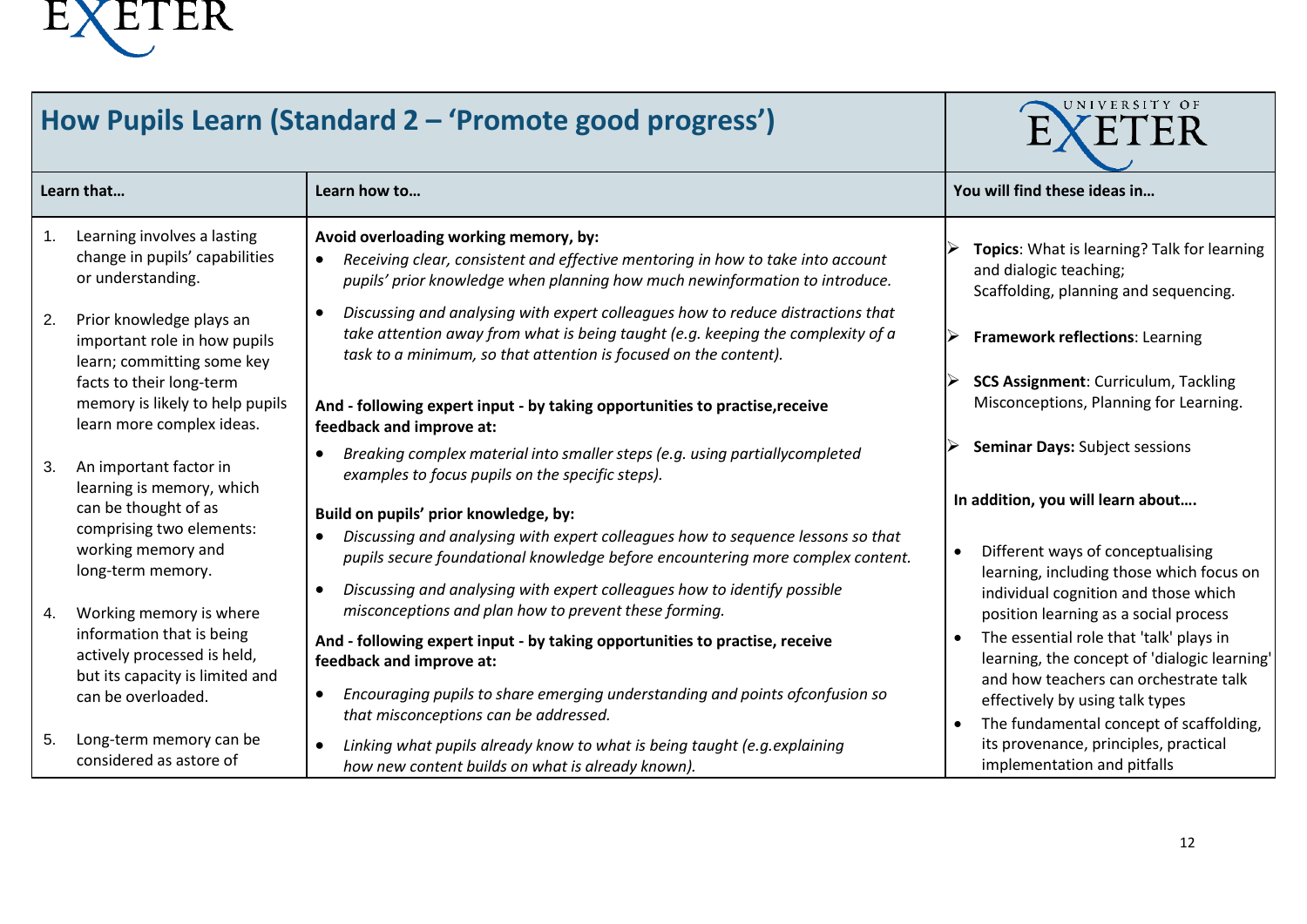

knowledge that changes as pupils learn by integrating new ideas with existing knowledge.

- 6. Where prior knowledge is weak, pupils aremore likely to develop misconceptions, particularly if new ideas are introduced too quickly.
- 7. Regular purposeful practice of what has previously been taught can help consolidate material and help pupils remember what they have learned.
- 8. Requiring pupils to retrieve information from memory, and spacing practice so that pupils revisit ideas after a gap are also likely to strengthen recall.
- 9. Worked examples that take pupils through each step of a new process are also likely to support pupils to learn.

#### **Increase likelihood of material being retained, by:**

- *Observing how expert colleagues plan regular review and practice of key ideas and concepts over time (e.g. through carefully planned useof structured talk activities) and deconstructing this approach.*
- *Discussing and analysing with expert colleagues how to designpractice, generation and retrieval tasks that provide just enoughsupport so that pupils experience a high success rate when attempting challenging work.*

**And - following expert input - by taking opportunities to practise, receive feedback and improve at:**

- *Balancing exposition, repetition, practice and retrieval of critical knowledge and skills.*
- *Increasing challenge with practice and retrieval as knowledge becomes more secure (e.g. by removing scaffolding, lengthening spacing or introducing interacting elements).*
- The relationship between learning and motivation
- The importance of engaging critically with research and being able to identify what is a 'neuromyth'
- How the generic ideas in the Core Content are shaped differently in specific curriculum areas.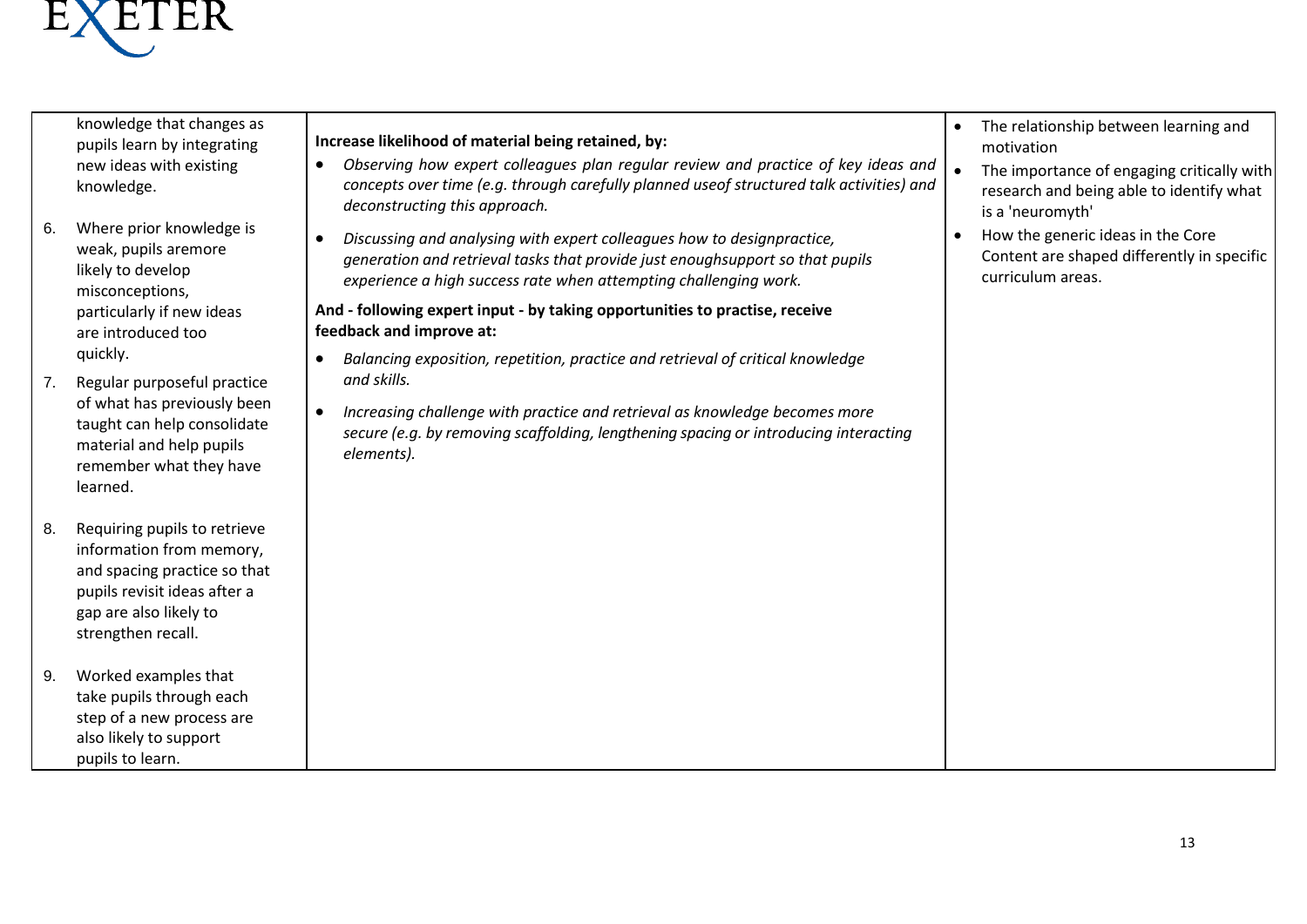

## **Subject and Curriculum (Standard 3 – 'Demonstrate good subject and 'curriculum knowledge')**



|    | Learn that                                                                                                                       | Learn how to                                                                                                                                                                                                                                                                                                                         | You will find these ideas in                                                                                                                                                                                   |
|----|----------------------------------------------------------------------------------------------------------------------------------|--------------------------------------------------------------------------------------------------------------------------------------------------------------------------------------------------------------------------------------------------------------------------------------------------------------------------------------|----------------------------------------------------------------------------------------------------------------------------------------------------------------------------------------------------------------|
| 1. | A school's curriculum enables it<br>to set out its vision for the<br>knowledge, skills and values that<br>its pupils will learn, | Deliver a carefully sequenced and coherent curriculum, by:<br>Receiving clear, consistent and effective mentoring in how to identifyessential<br>concepts, knowledge, skills and principles of the subject.                                                                                                                          | Topics: Curriculum; What is learning?;<br>Scaffolding, planning and sequencing                                                                                                                                 |
|    | encompassing the national<br>curriculum within a coherent                                                                        | Observing how expert colleagues ensure pupils' thinking is focused onkey ideas<br>$\bullet$<br>within the subject and deconstructing this approach.                                                                                                                                                                                  | Framework reflections: Learning                                                                                                                                                                                |
|    | wider vision for successful<br>learning.                                                                                         | Discussing and analysing with expert colleagues the rationale for<br>curriculum choices, the process for arriving at current curriculum choices<br>and how the school's curriculum materials inform lesson preparation.                                                                                                              | <b>SCS Assignment: Curriculum,</b><br>Misconceptions, Planning for Learning.                                                                                                                                   |
| 2. | Secure subject knowledge<br>helps teachers to motivate<br>pupils and teach effectively.                                          | And - following expert input - by taking opportunities to practise, receivefeedback<br>and improve at:                                                                                                                                                                                                                               | Seminar days: Subject sessions, Planning<br>session                                                                                                                                                            |
| 3. | Ensuring pupils master                                                                                                           | Providing opportunity for all pupils to learn and master essential<br>concepts, knowledge, skills and principles of the subject.                                                                                                                                                                                                     |                                                                                                                                                                                                                |
|    | foundational concepts and<br>knowledge before moving on is<br>likely to build pupils' confidence<br>and help them succeed.       | Working with expert colleagues to accumulate and refine a collection ofpowerful<br>analogies, illustrations, examples, explanations and demonstrations.<br>Using resources and materials aligned with the school curriculum (e.g.textbooks<br>$\bullet$<br>or shared resources designed by expert colleagues that carefully sequence | In addition, you will learn about<br>The different meanings that can be<br>attached to the term 'curriculum,' how all<br>curricula are underpinned by ideology and<br>assumptions about what should be learned |
| 4. | Anticipating common<br>misconceptions within particular<br>subjects is also an important<br>aspect ofcurricular knowledge;       | content).<br>Being aware of common misconceptions and discussing with expertcolleagues<br>how to help pupils master important concepts.                                                                                                                                                                                              | How to engage critically with research into<br>subject-specific pedagogy in order to<br>develop informed teaching approaches                                                                                   |
|    | working closely with colleagues to<br>develop an understanding of likely<br>misconceptions is valuable.                          | Support pupils to build increasingly complex mental models, by:                                                                                                                                                                                                                                                                      | How to develop creativity<br>How the generic ideas in the Core Content                                                                                                                                         |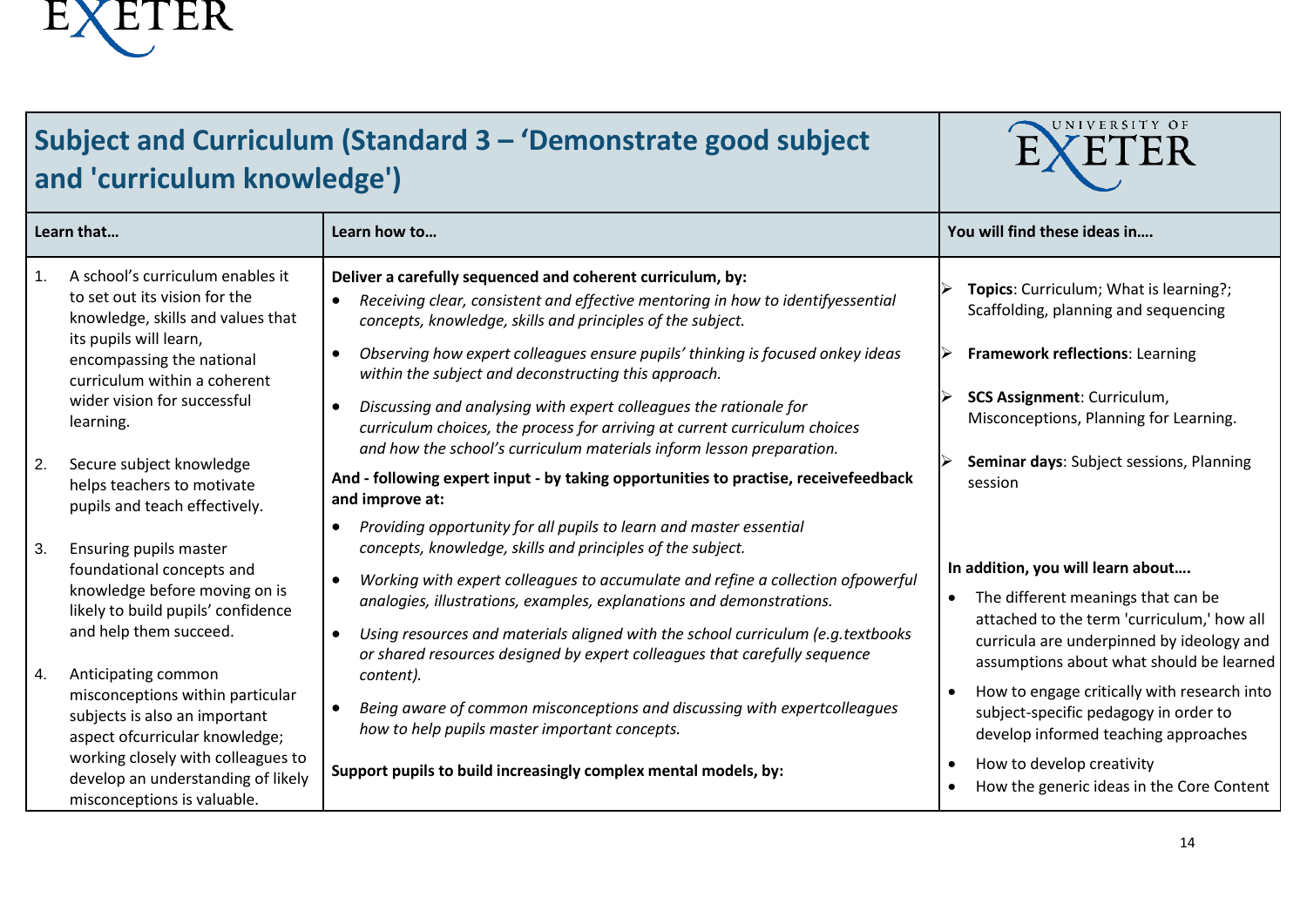

- 5. Explicitly teaching pupils the knowledge andskills they need to succeed within particular subject areas is beneficial.
- 6. In order for pupils to think critically, they musthave a secure understanding of knowledge within the subject area they are being asked to think critically about.
- 7. In all subject areas, pupils learn new ideas by linking those ideas to existing knowledge, organising this knowledge into increasingly complex mental models (or "schemata"); carefully sequencing teaching to facilitate this process is important.
- 8. Pupils are likely to struggle to transfer what hasbeen learnt in one discipline to a new or unfamiliar context.
- 9. To access the curriculum, early literacy provides fundamental knowledge; reading comprises two elements: word reading and
- *Discussing and analysing with expert colleagues how to revisit the big ideas of the subject over time and teach key concepts through a rangeof examples.*
- *Discussing and analysing with expert colleagues how they balance exposition, repetition, practice of critical skills and knowledge.*

#### **And - following expert input - by taking opportunities to practise, receivefeedback and improve at:**

 *Drawing explicit links between new content and the core concepts and principles in the subject.*

#### **Develop fluency, by:**

 *Observing how expert colleagues use retrieval and spaced practice to build automatic recall of key knowledge and deconstructing this approach.*

#### **And - following expert input - by taking opportunities to practise, receive feedback and improve at:**

 *Providing tasks that support pupils to learn key ideas securely (e.g. quizzing pupils so they develop fluency with times tables).*

#### **Help pupils apply knowledge and skills to other contexts, by:**

 *Observing how expert colleagues interleave concrete and abstract examples, slowly withdrawing concrete examples and drawing attention to the underlying structure of problems and deconstructing this approach.*

#### **And - following expert input - by taking opportunities to practise, receive feedback and improve at:**

#### *Ensuring pupils have relevant domain-specific knowledge, especially when being asked to think critically within a subject.*

#### **Develop pupils' literacy, by:**

 *Observing how expert colleagues demonstrate a clear understandingof systematic synthetic phonics, particularly if teaching early reading and spelling, and deconstructing this approach.*

are shaped differently in specific curriculum areas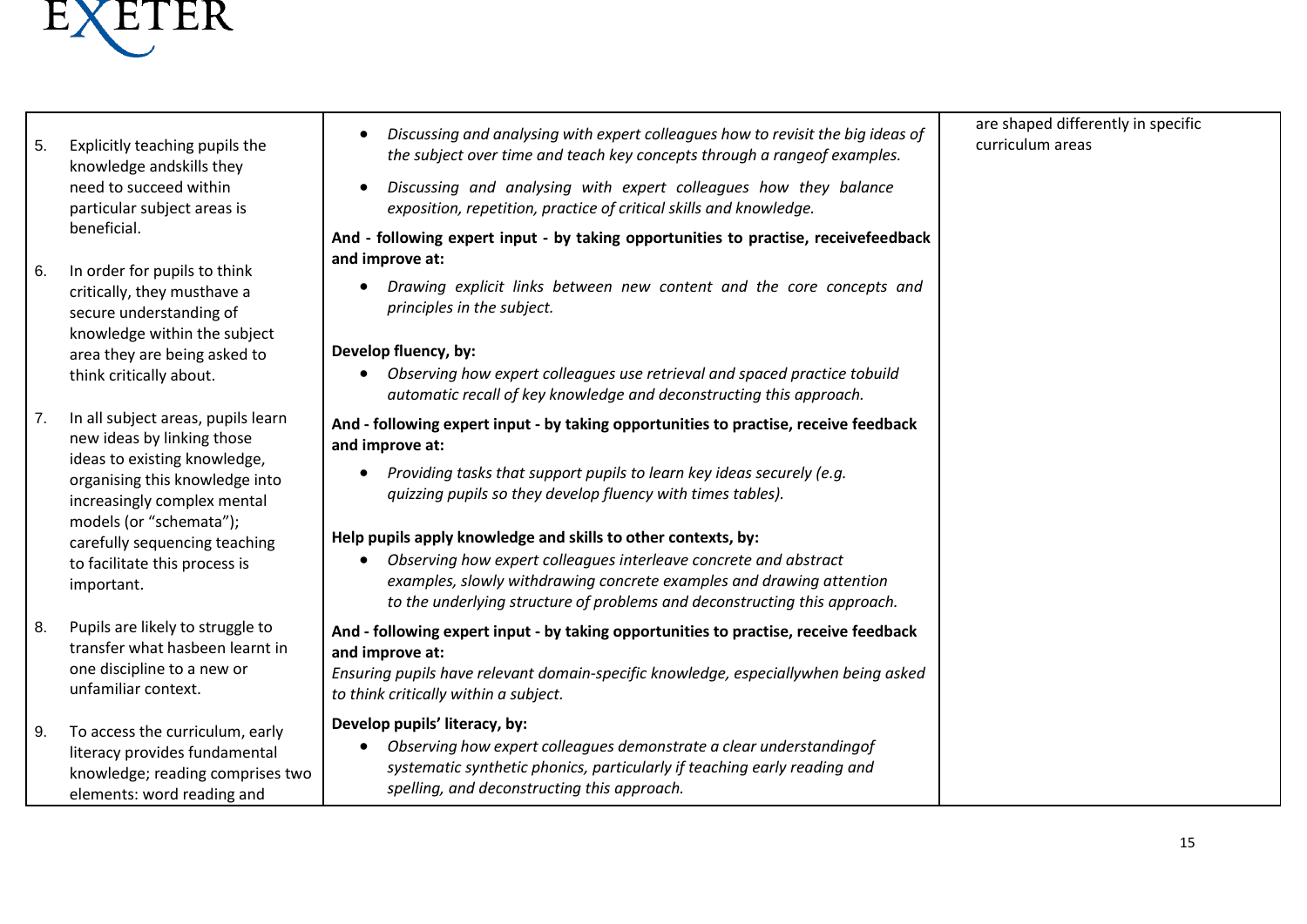

language comprehension; systematic synthetic phonics is the most effective approach for teaching pupils to decode.

- 10. Every teacher can improve pupils' literacy, including by explicitly teaching reading, writing and oral language skills specific to individual disciplines.
- *Discussing and analysing with expert colleagues how to support younger pupils to become fluent readers and to write fluently and legibly.*
- *Receiving clear, consistent and effective mentoring in how to model reading comprehension by asking questions, making predictions, and summarising when reading.*
- *Receiving clear, consistent and effective mentoring in how to promote reading for pleasure (e.g. by using a range of whole class reading approaches and regularly reading high-quality texts to children).*
- *Discussing and analysing with expert colleagues how to teach differentforms of writing by modelling planning, drafting and editing.*

#### **And - following expert input - by taking opportunities to practise, receivefeedback and improve at:**

- *Teaching unfamiliar vocabulary explicitly and planning for pupils to be repeatedly exposed to high-utility and high-frequency vocabulary in what is taught.*
- *Modelling and requiring high-quality oral language, recognising that spoken language underpins the development of reading and writing (e.g. requiring pupils to respond to questions in full sentences, makinguse of relevant technical vocabulary).*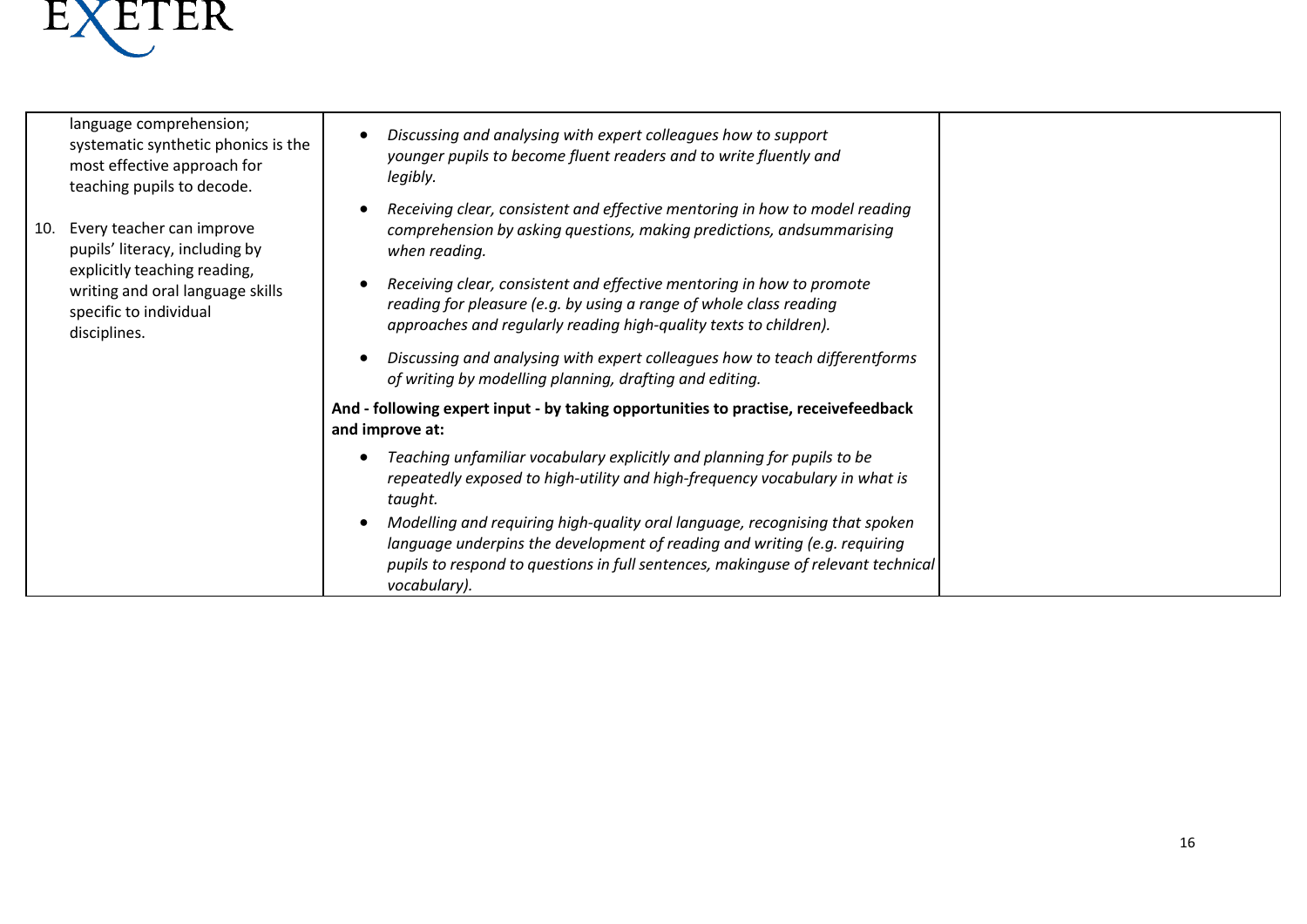

| Classroom Practice (Standard 4 - 'Plan and teach well-structured lessons') |                                                                                                                                                                                       |                                                                                                                                                                                                                                                                                                                                                                                       | UNIVERSITY OF<br>`ER                                                                                                    |  |
|----------------------------------------------------------------------------|---------------------------------------------------------------------------------------------------------------------------------------------------------------------------------------|---------------------------------------------------------------------------------------------------------------------------------------------------------------------------------------------------------------------------------------------------------------------------------------------------------------------------------------------------------------------------------------|-------------------------------------------------------------------------------------------------------------------------|--|
|                                                                            | Learn that                                                                                                                                                                            | Learn how to                                                                                                                                                                                                                                                                                                                                                                          | You will find these ideas in                                                                                            |  |
| 1.<br>2.                                                                   | Effective teaching can transform<br>pupils' knowledge, capabilities and<br>beliefs about learning.<br>Effective teachers introduce new<br>material in steps, explicitly linking new   | Plan effective lessons, by:<br>Observing how expert colleagues break tasks down into constituent components<br>$\bullet$<br>when first setting up independent practice (e.g. using tasks that scaffold pupils<br>through meta-cognitive and procedural processes) and deconstructing this<br>approach.<br>And - following expert input - by taking opportunities to practise, receive | Topics: What is learning?;<br>Scaffolding, planning and<br>sequencing; Talk for learning and<br>dialogic teaching.      |  |
|                                                                            | ideas to what has been previously<br>studied and learned.                                                                                                                             | feedback and improve at:                                                                                                                                                                                                                                                                                                                                                              | Framework reflections: Challenging<br>the Gap, Learning                                                                 |  |
| 3.                                                                         | Modelling helps pupils understand<br>new processes and ideas; good<br>models make abstract ideas<br>concrete and accessible.                                                          | Using modelling, explanations and scaffolds, acknowledging thatnovices need<br>more structure early in a domain.<br>Enabling critical thinking and problem solving by first teaching thenecessary<br>foundational content knowledge.<br>Removing scaffolding only when pupils are achieving a high degree ofsuccess in<br>$\bullet$                                                   | <b>SCS Assignment: Planning for</b><br>Learning.<br>Seminar days: Subject sessions,<br>Planning session.                |  |
| 4.                                                                         | Guides, scaffolds and worked examples<br>can help pupils apply new ideas, but<br>should be gradually removed as pupil<br>expertise increases.                                         | applying previously taught material.<br>Providing sufficient opportunity for pupils to consolidate and practiseapplying<br>new knowledge and skills.<br>Make good use of expositions, by:                                                                                                                                                                                             | In addition, you will learn about<br>The relationship between planning,<br>engagement, pupil behaviour and              |  |
| 5.                                                                         | Explicitly teaching pupils metacognitive<br>strategies linked to subject knowledge,<br>including how to plan, monitor and<br>evaluate, supports independence and<br>academic success. | Discussing and analysing with expert colleagues how to use concrete<br>representation of abstract ideas (e.g. making use of analogies, metaphors,<br>examples and non-examples).<br>And - following expert input - by taking opportunities to practise, receive<br>feedback and improve at:                                                                                           | classroom management<br>The importance of scaffolds not<br>becoming straitjackets<br>How the practicalities of planning |  |
| 6.                                                                         | Questioning is an essential tool for                                                                                                                                                  | Starting expositions at the point of current pupil understanding.<br>$\bullet$<br>Combining a verbal explanation with a relevant graphical representation of the                                                                                                                                                                                                                      | change over time, with the<br>confidence and competence of the<br>teacher, and how to manage the                        |  |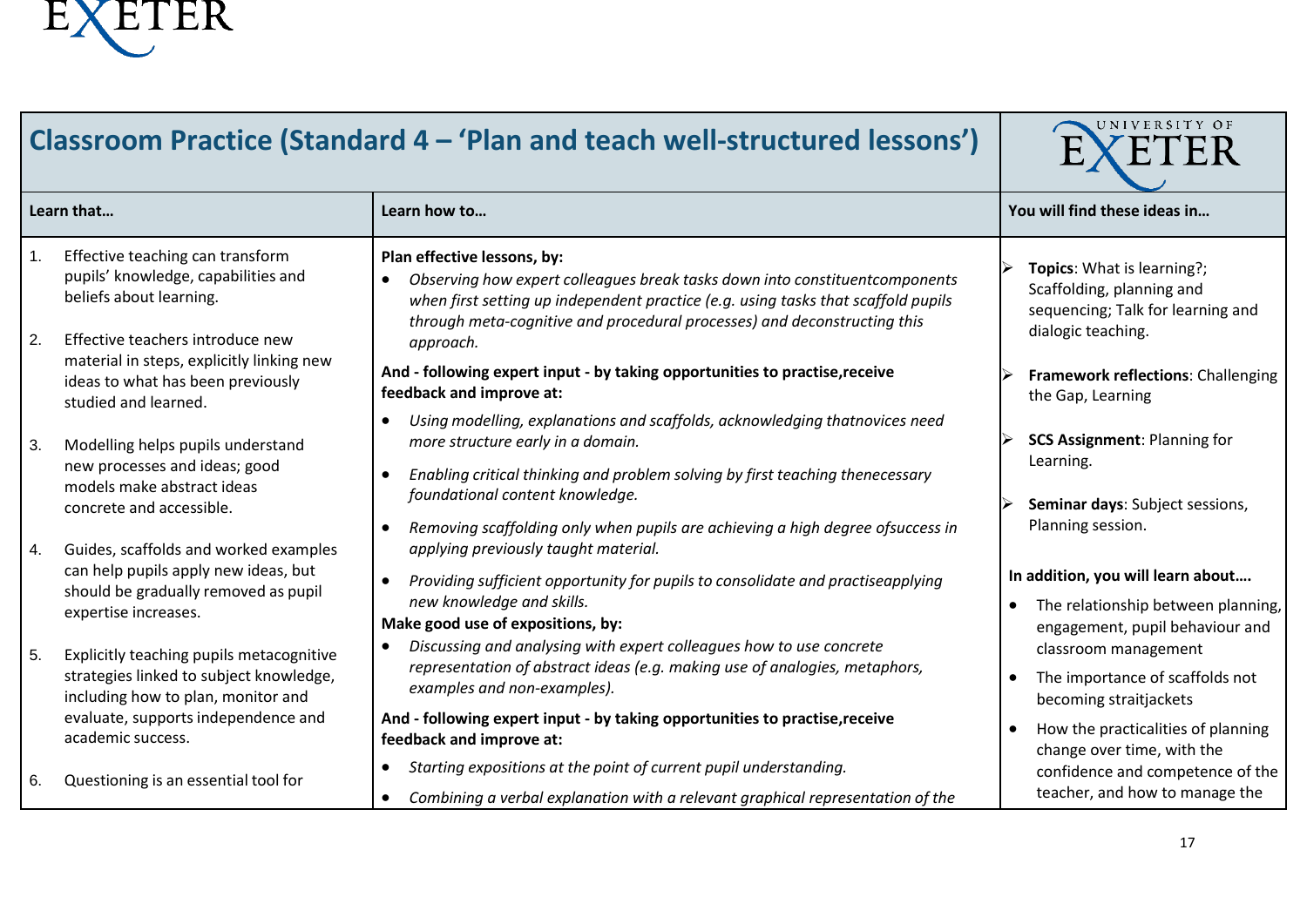

teachers; questions can be used for many purposes, including to check pupils' prior knowledge, assess understanding and break down problems.

- 7. High-quality classroom talk can support pupils to articulate key ideas, consolidate understanding and extend their vocabulary.
- 8. Practice is an integral part of effective teaching; ensuring pupils have repeated opportunities to practise, with appropriate guidance and support, increases success.
- 9. Paired and group activities can increase pupil success, but to work together effectively pupils need guidance, support and practice.
- 10. How pupils are grouped is also important; care should be taken to monitor the impact of groupings on pupil attainment, behaviour and motivation.
- 11. Homework can improve pupil outcomes, particularly for older pupils, but it is likely that the quality of homework and its relevance to main class teaching is more important than the amount set.

*same concept or process, where appropriate.*

#### **Model effectively, by:**

 *Discussing and analysing with expert colleagues how to make the steps in a process memorable and ensuring pupils can recall them (e.g. naming them, developing mnemonics, or linking to memorablestories).*

#### **And - following expert input - by taking opportunities to practise,receive feedback and improve at:**

- *Narrating thought processes when modelling to make explicit how experts think (e.g. asking questions aloud that pupils should consider when working independently and drawing pupils' attention to links withprior knowledge).*
- *Exposing potential pitfalls and explaining how to avoid them.*

#### **Stimulate pupil thinking and check for understanding, by:**

- *Discussing and analysing with expert colleagues how to consider thefactors that will support effective collaborative or paired work (e.g. familiarity with routines, whether pupils have the necessary prior knowledge and how pupils are grouped).*
- *Receiving clear, consistent and effective mentoring in how to providescaffolds for pupil talk to increase the focus and rigour of dialogue.*

#### **And - following expert input - by taking opportunities to practise,receive feedback and improve at:**

- *Planning activities around what you want pupils to think hard about.*
- *Including a range of types of questions in class discussions to extendand challenge pupils (e.g. by modelling new vocabulary or asking pupils to justify answers).*
- *Providing appropriate wait time between question and response where more developed responses are required.*

workload associated with planning

- Approaches to digital and online education, and how these tools might be integrated into schools
- How the generic ideas in the Core Content are shaped differently in specific curriculum areas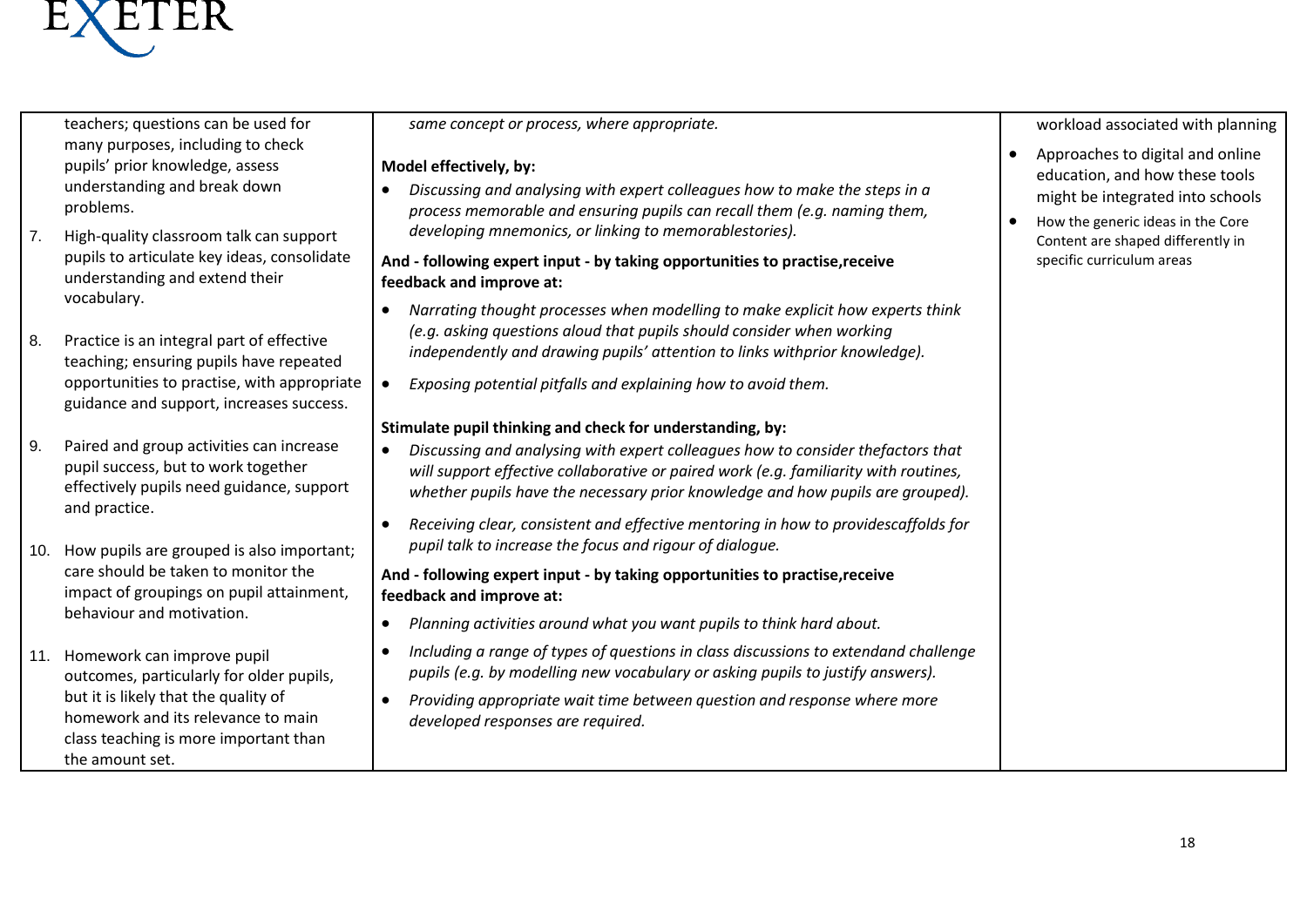

| <b>Adaptive Teaching (Standard 5 - 'Adapt teaching')</b>                                                                                                                                                           |                                                                                                                                                                                                                                                                                                                                                                                                      | UNIVERSITY OF<br>ER                                                                                                                                                  |
|--------------------------------------------------------------------------------------------------------------------------------------------------------------------------------------------------------------------|------------------------------------------------------------------------------------------------------------------------------------------------------------------------------------------------------------------------------------------------------------------------------------------------------------------------------------------------------------------------------------------------------|----------------------------------------------------------------------------------------------------------------------------------------------------------------------|
| Learn that                                                                                                                                                                                                         | Learn how to                                                                                                                                                                                                                                                                                                                                                                                         | You will find these ideas in                                                                                                                                         |
| Pupils are likely to learn at different<br>1.<br>rates and to require different levels and<br>types of support from teachers to<br>succeed.                                                                        | Develop an understanding of different pupil needs, by:<br>Receiving clear, consistent and effective mentoring in supportingpupils with a<br>range of additional needs, including how to use the SEND Code of Practice,<br>which provides additional guidance on supporting pupils with SEND<br>effectively.                                                                                          | Topics: SEND I and II (Individual Needs;<br>Adaptive teaching); Diversity;<br>Challenging Notions of Ability and<br>Intelligence; Assessment for Learning            |
| Seeking to understand pupils'<br>2.<br>differences, including their different<br>levels of prior knowledge and potential<br>barriers to learning, is an essential part<br>of teaching.                             | And - following expert input - by taking opportunities to practise, receive<br>feedback and improve at:<br>Identifying pupils who need new content further broken down.<br>Making use of formative assessment.                                                                                                                                                                                       | Framework reflections: Challenging the<br>Gap, SEND, Assessment, EAL, Race &<br><b>Education, Interpreting Data</b><br><b>SCS Assignment: Planning for Learning.</b> |
| Adapting teaching in a responsive way,<br>3.<br>including by providing targeted support<br>to pupils who are struggling, is likely to<br>increase pupil success.                                                   | Working closely with the Special Educational Needs Co-ordinator (SENCO) and<br>special education professionals and the Designated Safeguarding Lead (DSL)<br>under supervision of expert colleagues.                                                                                                                                                                                                 | EPS Assignment: Focus on an issue in<br>your classroom<br>Seminar days: Subject sessions, EAL<br>session                                                             |
| Adaptive teaching is less likely to be<br>4.<br>valuable if it causes the teacher to<br>artificially create distinct tasks for<br>different groups of pupils or toset lower<br>expectations for particular pupils. | Provide opportunity for all pupils to experience success, by:<br>Observing how expert colleagues adapt lessons, whilst maintaininghigh<br>expectations for all, so that all pupils have the opportunity to meet expectations<br>and deconstructing this approach.<br>Discussing and analysing with expert colleagues how to balanceinput of new<br>content so that pupils master important concepts. | In addition, you will learn about<br>How to support students with English<br>as an Additional Language<br>The value of data for identifying                          |
| Flexibly grouping pupils within a class to<br>5.<br>provide more tailored support can be<br>effective, but care should be taken to<br>monitor its impact on engagement and                                         | And - following expert input - by taking opportunities to practise, receive<br>feedback and improve at:<br>Making effective use of teaching assistants and other adults in theclassroom<br>under supervision of expert colleagues.                                                                                                                                                                   | student needs and developing<br>progress, and what the data typically<br>can / can't tell you<br>How to engage critically with research                              |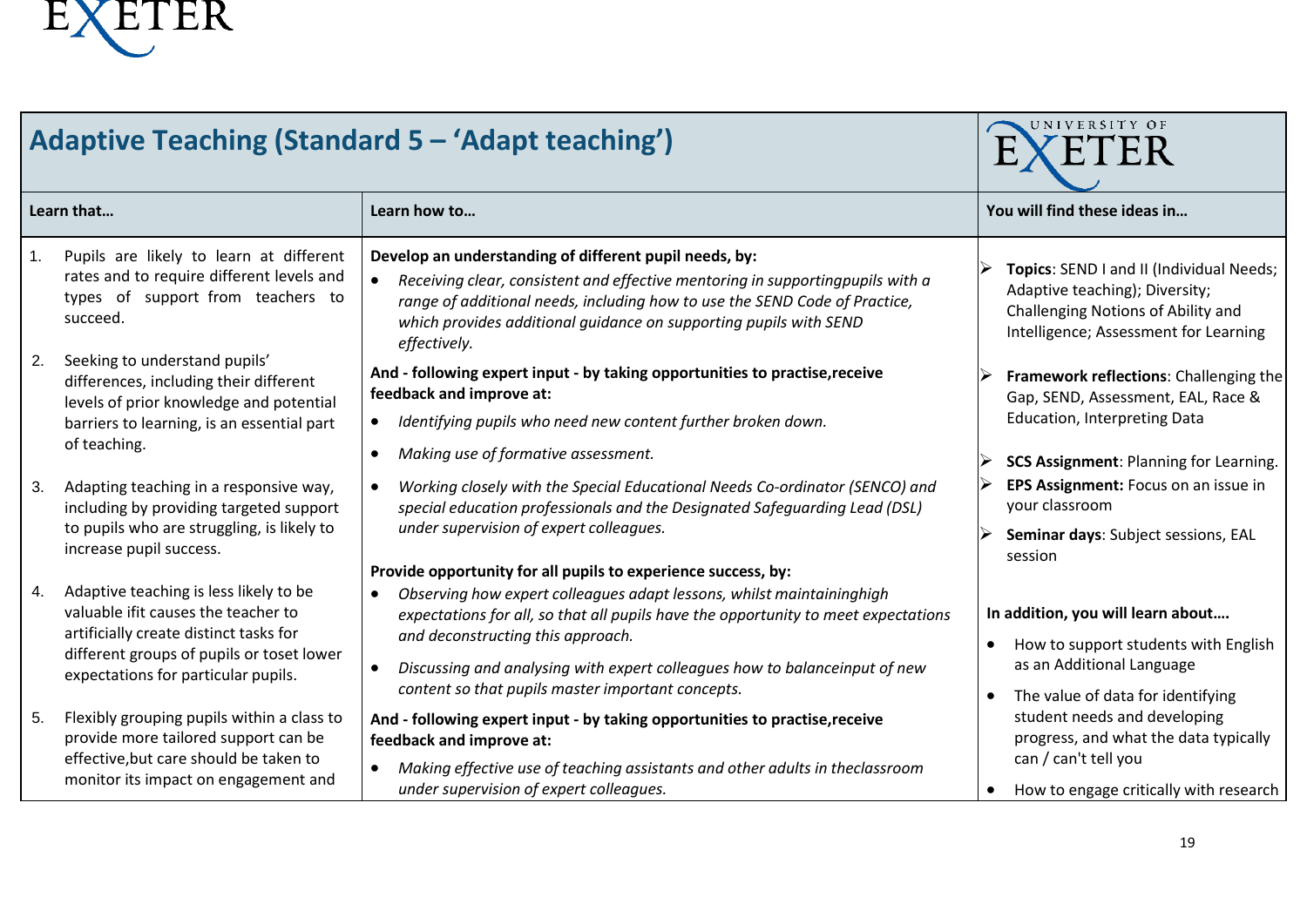

motivation, particularly for low attaining pupils.

- 6. There is a common misconception that pupilshave distinct and identifiable learning styles. This is not supported by evidence and attempting to tailor lessons to learning styles is unlikely to be beneficial.
- 7. Pupils with special educational needs or disabilities are likely to require additional or adapted support; working closely with colleagues, families and pupils to understand barriers and identify effective strategies is essential.

#### **Meet individual needs without creating unnecessary workload, by:**

 *Discussing and analysing with expert colleagues how they decide whether intervening within lessons with individuals and small groupswould be more efficient and effective than planning different lessonsfor different groups of pupils.*

#### **And - following expert input - by taking opportunities to practise,receive feedback and improve at:**

- *Making use of well-designed resources (e.g. textbooks).*
- *Planning to connect new content with pupils' existing knowledge orproviding additional pre-teaching if pupils lack critical knowledge*
- *Building in additional practice or removing unnecessary expositions.*
- *Reframing questions to provide greater scaffolding or greater stretch.*

#### **Group pupils effectively, by:**

- *Discussing and analysing with expert colleagues how the placement school changes groups regularly, avoiding the perception that groupsare fixed.*
- *Discussing and analysing with expert colleagues how the placementschool ensures that any groups based on attainment are subject specific.*

**And - following expert input - by taking opportunities to practise, receive feedback and improve at:**

 *Applying high expectations to all groups, and ensuring all pupils haveaccess to a rich curriculum.*

in order to develop informed, personal approaches to supporting diverse needs

- How race intersects with education. the local and national context around race and education, your professional obligations with regards to equalities, key concepts including white privilege and microaggressions
- The idea that how we conceptualise 'ability' is value-laden
- How the generic ideas in the Core Content are shaped differently in specific curriculum areas.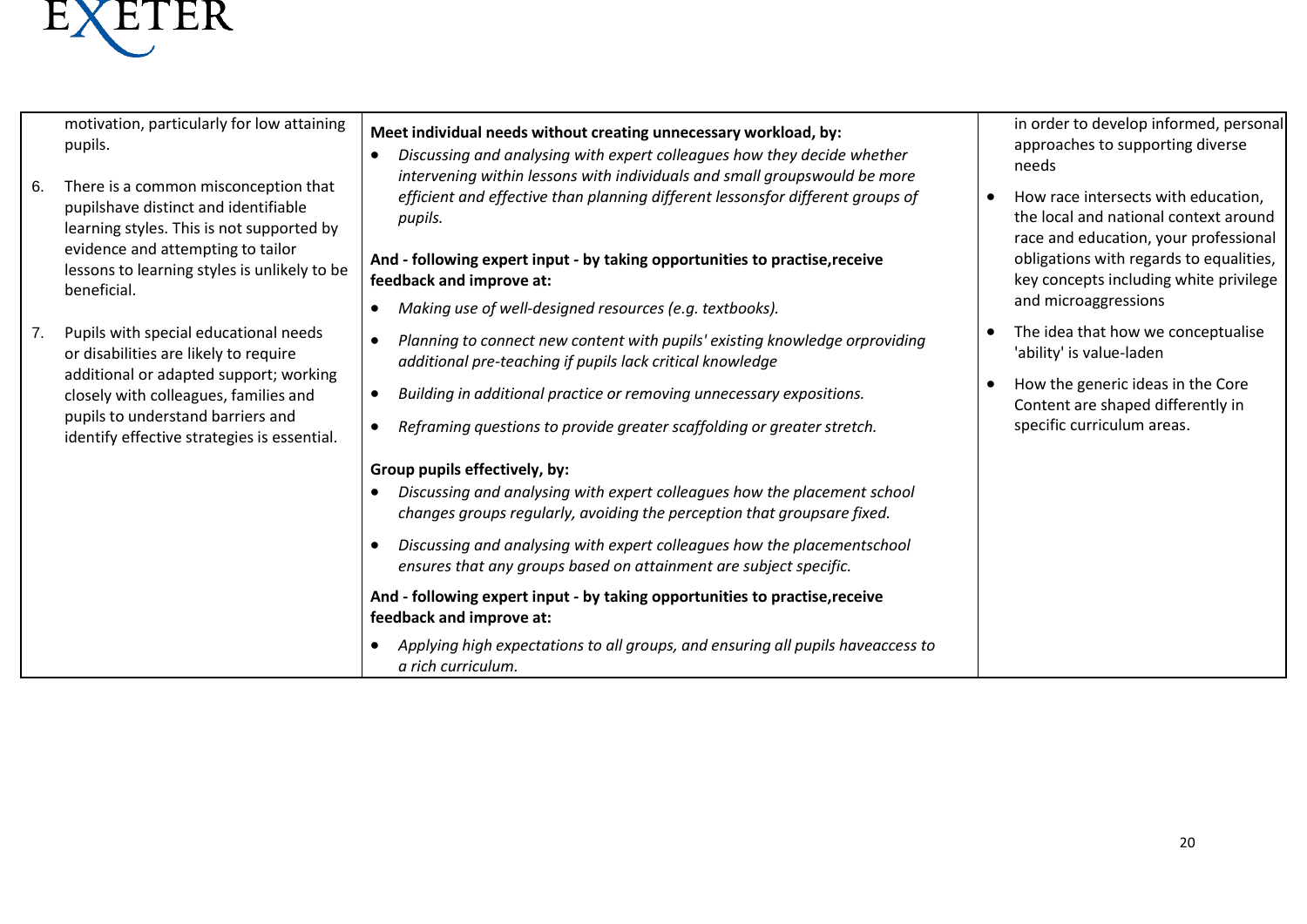

| Assessment (Standard 6 - 'Make accurate and productive use of<br>assessment')                                                                                                                                                                                                                                                                                                                                                                                                                                                                                                                                                                       | UNIVERSITY OF                                                                                                                                                                                                                                                                                                                                                                                                                                                                                                                                                                                                                                                                                                                                                                                                                                                                                                                                                                                                                                                                                                                                                                                                                                                                                                                                                                                                                                                                                                                                                                                                                                                                                                                                         |                                                                                                                                                                                                                                                                                                                                                                                                                                                                                                                                                                                                                                                                                |
|-----------------------------------------------------------------------------------------------------------------------------------------------------------------------------------------------------------------------------------------------------------------------------------------------------------------------------------------------------------------------------------------------------------------------------------------------------------------------------------------------------------------------------------------------------------------------------------------------------------------------------------------------------|-------------------------------------------------------------------------------------------------------------------------------------------------------------------------------------------------------------------------------------------------------------------------------------------------------------------------------------------------------------------------------------------------------------------------------------------------------------------------------------------------------------------------------------------------------------------------------------------------------------------------------------------------------------------------------------------------------------------------------------------------------------------------------------------------------------------------------------------------------------------------------------------------------------------------------------------------------------------------------------------------------------------------------------------------------------------------------------------------------------------------------------------------------------------------------------------------------------------------------------------------------------------------------------------------------------------------------------------------------------------------------------------------------------------------------------------------------------------------------------------------------------------------------------------------------------------------------------------------------------------------------------------------------------------------------------------------------------------------------------------------------|--------------------------------------------------------------------------------------------------------------------------------------------------------------------------------------------------------------------------------------------------------------------------------------------------------------------------------------------------------------------------------------------------------------------------------------------------------------------------------------------------------------------------------------------------------------------------------------------------------------------------------------------------------------------------------|
| Learn that                                                                                                                                                                                                                                                                                                                                                                                                                                                                                                                                                                                                                                          | Learn how to                                                                                                                                                                                                                                                                                                                                                                                                                                                                                                                                                                                                                                                                                                                                                                                                                                                                                                                                                                                                                                                                                                                                                                                                                                                                                                                                                                                                                                                                                                                                                                                                                                                                                                                                          | You will find these ideas in                                                                                                                                                                                                                                                                                                                                                                                                                                                                                                                                                                                                                                                   |
| 1. Effective assessment is<br>critical to teaching because it<br>provides teachers with<br>information about pupils'<br>understanding and needs.<br>2. Good assessment helps<br>teachers avoid being over-<br>influenced by potentially<br>misleading factors, such as<br>how busy pupils appear.<br>3. Before using any assessment,<br>teachers should be clear about<br>the decision it will be used to<br>support and be able to justify<br>its use.<br>4. To be of value, teachers use<br>information from assessments to<br>inform the decisions they make;<br>in turn, pupils must be able to<br>act on feedback for it to have an<br>effect. | Avoid common assessment pitfalls, by:<br>Discussing and analysing with expert colleagues how to plan formative assessment tasks<br>linked to lesson objectives and think ahead about what would indicate understanding (e.g.<br>by using hinge questions to pinpoint knowledge gaps).<br>Discussing and analysing with expert colleagues how to choose, where possible,<br>$\bullet$<br>externally validated materials, used in controlled conditions when required to make<br>summative assessments.<br>And - following expert input - by taking opportunities to practise, receive feedback and<br>improve at:<br>Drawing conclusions about what pupils have learned by looking at patterns of performance<br>over a number of assessments with support and scaffolding from expert colleagues (e.g.<br>appreciating that assessments draw inferences about learning from performance).<br>Check prior knowledge and understanding during lessons, by:<br>Receiving clear, consistent and effective mentoring in how tostructure tasks and<br>questions to enable the identification of knowledge gaps and misconceptions (e.g.<br>by using commonmisconceptions within multiple-choice questions).<br>And - following expert input - by taking opportunities to practise, receive feedback<br>and improve at:<br>Using assessments to check for prior knowledge and pre-existing misconceptions.<br>Prompting pupils to elaborate when responding to questioning to check that a correct<br>answer stems from secure understanding.<br>Monitoring pupil work during lessons, including checking for misconceptions.<br>Provide high-quality feedback, by:<br>Discussing and analysing with expert colleagues how pupils' responses to feedback can | <b>Topics: Assessment</b><br>Framework reflections: Challenging the<br>Gap, Assessment, Interpreting Data<br>Seminar days: Subject sessions<br>In addition, you will learn about<br>The value of data for identifying<br>student needs and developing<br>progress, and what the data typically<br>can / can't tell you<br>The relationship between assessment,<br>feedback and motivation<br>The difference between formative<br>assessment and monitoring, and some<br>of the problems with how assessment<br>has been implemented in schools<br>The challenges of self and peer<br>assessment, and how to scaffold / use<br>these so that they go beyond surface<br>features |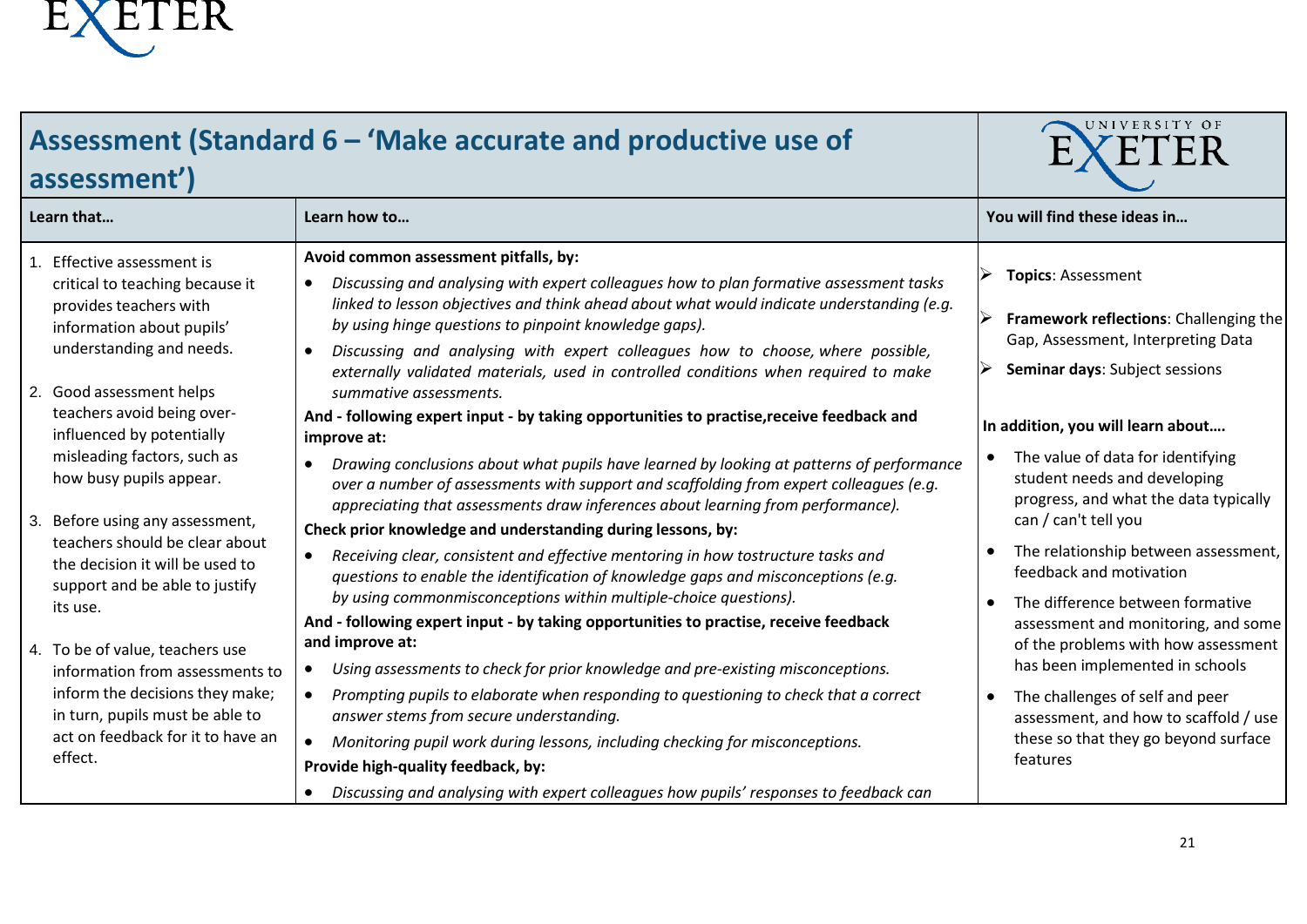

| 5. | High-quality feedback can be<br>written or verbal; it is likely to be<br>accurate and clear, encourage<br>further effort, and provide<br>specific guidance on how to<br>improve.        | vary depending on a range of social factors (e.g. the message the feedback contains or<br>the age of thechild).                                                                                                                                                                       |  |
|----|-----------------------------------------------------------------------------------------------------------------------------------------------------------------------------------------|---------------------------------------------------------------------------------------------------------------------------------------------------------------------------------------------------------------------------------------------------------------------------------------|--|
|    |                                                                                                                                                                                         | Receiving clear, consistent and effective mentoring in how to scaffold self-assessment by<br>$\bullet$<br>sharing model work with pupils, highlighting key details.                                                                                                                   |  |
|    |                                                                                                                                                                                         | Discussing and analysing with expert colleagues how to ensurefeedback is specific<br>$\bullet$<br>and helpful when using peer- or self- assessment.                                                                                                                                   |  |
|    | 6. Over time, feedback should<br>support pupils to monitor<br>and regulate their own<br>learning.                                                                                       | And - following expert input - by taking opportunities to practise, receive feedback and<br>improve at:                                                                                                                                                                               |  |
|    |                                                                                                                                                                                         | Focusing on specific actions for pupils and providing time for pupilsto respond to<br>feedback.                                                                                                                                                                                       |  |
|    |                                                                                                                                                                                         | Make marking manageable and effective, by:                                                                                                                                                                                                                                            |  |
|    | 7. Working with colleagues to<br>identify efficient<br>approaches to assessment<br>is important; assessment<br>can become onerous and<br>have a disproportionate<br>impact on workload. | Receiving clear, consistent and effective mentoring in how to record data only when it is<br>$\bullet$<br>useful for improving pupil outcomes.                                                                                                                                        |  |
|    |                                                                                                                                                                                         | Discussing and analysing with expert colleagues to develop an understanding that<br>$\bullet$<br>written marking is only one form of feedback.                                                                                                                                        |  |
|    |                                                                                                                                                                                         | Discussing and analysing with expert colleagues how to identifyefficient approaches to<br>$\bullet$<br>marking and alternative approaches to providing feedback (e.g. using whole class<br>feedback or well supported peer- and self-assessment) and deconstructing this<br>approach. |  |
|    |                                                                                                                                                                                         | And - following expert input - by taking opportunities to practise, receive feedback and<br>improve at:                                                                                                                                                                               |  |
|    |                                                                                                                                                                                         | Using verbal feedback during lessons in place of written feedback after lessons where<br>possible.                                                                                                                                                                                    |  |
|    |                                                                                                                                                                                         | Reducing the opportunity cost of marking (e.g. by using abbreviations and<br>codes in written feedback).                                                                                                                                                                              |  |
|    |                                                                                                                                                                                         | Prioritising the highlighting of errors related to misunderstandings, rather than careless<br>mistakes when marking.                                                                                                                                                                  |  |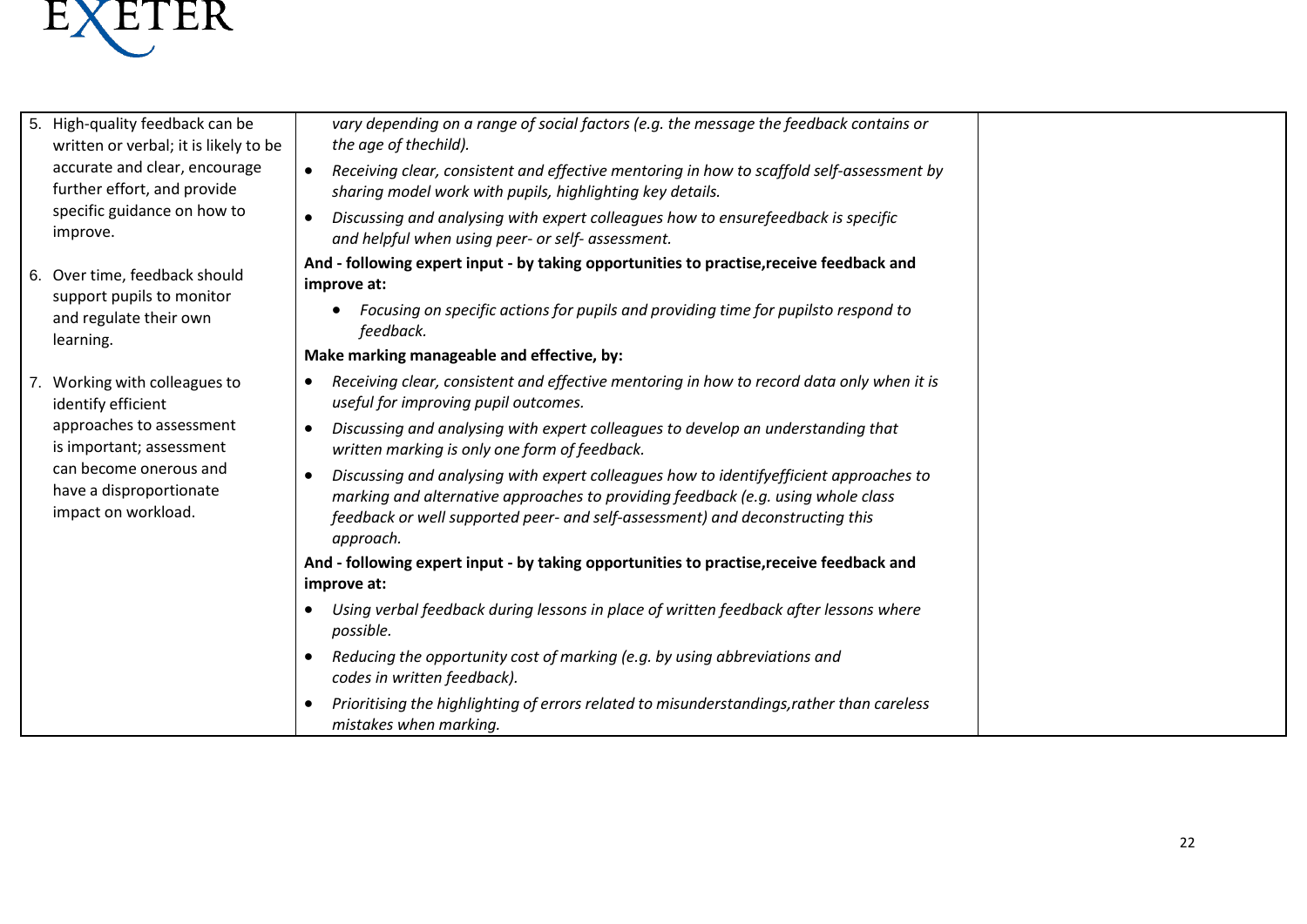

| Managing Behaviour (Standard 7 - 'Manage behaviour effectively')                                                                                                                                                                                                                                                                                                                                                                                                                                                                                                                                                    | UNIVERSITY OF                                                                                                                                                                                                                                                                                                                                                                                                                                                                                                                                                                                                                                                                                                                                                                                                                                                                                                                                                                                                                                               |                                                                                                                                                                                                                                                                                                                                                                                                                                                             |
|---------------------------------------------------------------------------------------------------------------------------------------------------------------------------------------------------------------------------------------------------------------------------------------------------------------------------------------------------------------------------------------------------------------------------------------------------------------------------------------------------------------------------------------------------------------------------------------------------------------------|-------------------------------------------------------------------------------------------------------------------------------------------------------------------------------------------------------------------------------------------------------------------------------------------------------------------------------------------------------------------------------------------------------------------------------------------------------------------------------------------------------------------------------------------------------------------------------------------------------------------------------------------------------------------------------------------------------------------------------------------------------------------------------------------------------------------------------------------------------------------------------------------------------------------------------------------------------------------------------------------------------------------------------------------------------------|-------------------------------------------------------------------------------------------------------------------------------------------------------------------------------------------------------------------------------------------------------------------------------------------------------------------------------------------------------------------------------------------------------------------------------------------------------------|
| Learn that                                                                                                                                                                                                                                                                                                                                                                                                                                                                                                                                                                                                          | Learn how to                                                                                                                                                                                                                                                                                                                                                                                                                                                                                                                                                                                                                                                                                                                                                                                                                                                                                                                                                                                                                                                | You will find these ideas in                                                                                                                                                                                                                                                                                                                                                                                                                                |
| 1. Establishing and reinforcing routines,<br>including through positive<br>reinforcement, can help create an<br>effective learning environment.<br>2. A predictable and secure environment<br>benefits all pupils, but is particularly<br>valuable for pupils with special<br>educational needs.<br>3. The ability to self-regulate one's<br>emotions affects pupils' ability to learn,<br>success in schooland future lives.<br>4. Teachers can influence pupils'<br>resilience and beliefs about their<br>ability to succeed, by ensuring all<br>pupils have the opportunity to<br>experience meaningful success. | Develop a positive, predictable and safe environment for pupils, by:<br>Receiving clear, consistent and effective mentoring in how to respond quickly to any<br>$\bullet$<br>behaviour or bullying that threatens emotional safety.<br>And - following expert input - by taking opportunities to practise, receive<br>feedback and improve at:<br>Establishing a supportive and inclusive environment with a predictable<br>system of reward and sanction in the classroom.<br>Working alongside colleagues as part of a wider system of behaviour management<br>$\bullet$<br>(e.g. recognising responsibilities and understanding the right to assistance and<br>training from senior colleagues).<br>Giving manageable, specific and sequential instructions.<br>$\bullet$<br>Checking pupils' understanding of instructions before a task begins.<br>$\bullet$<br>Using consistent language and non-verbal signals for commonclassroom<br>directions.<br>Using early and least-intrusive interventions as an initial response tolow level<br>disruption. | Topics: Motivation and Behaviour,<br>Challenging the Gap, SEND I & II, Child<br>and Adolescent Mental Health<br>Framework reflections: Behaviour,<br>Challenging the Gap<br>In addition, you will learn about<br>Theories of behaviour and motivation,<br>and how different approaches to<br>behaviour management align with<br>different assumptions and values.<br>How behaviour can intersect with<br>Mental Health, SEND, and<br>Socioeconomic factors. |
| 5. Building effective relationships is<br>easier when pupils believe that their<br>feelings will be considered and<br>understood.                                                                                                                                                                                                                                                                                                                                                                                                                                                                                   | Establish effective routines and expectations, by:<br>Discussing and analysing with expert colleagues how routines are established at<br>$\bullet$<br>the beginning of the school year, both in classrooms and around the school.                                                                                                                                                                                                                                                                                                                                                                                                                                                                                                                                                                                                                                                                                                                                                                                                                           |                                                                                                                                                                                                                                                                                                                                                                                                                                                             |
| 6. Pupils are motivated by intrinsic factors                                                                                                                                                                                                                                                                                                                                                                                                                                                                                                                                                                        | And - following expert input - by taking opportunities to practise, receive                                                                                                                                                                                                                                                                                                                                                                                                                                                                                                                                                                                                                                                                                                                                                                                                                                                                                                                                                                                 |                                                                                                                                                                                                                                                                                                                                                                                                                                                             |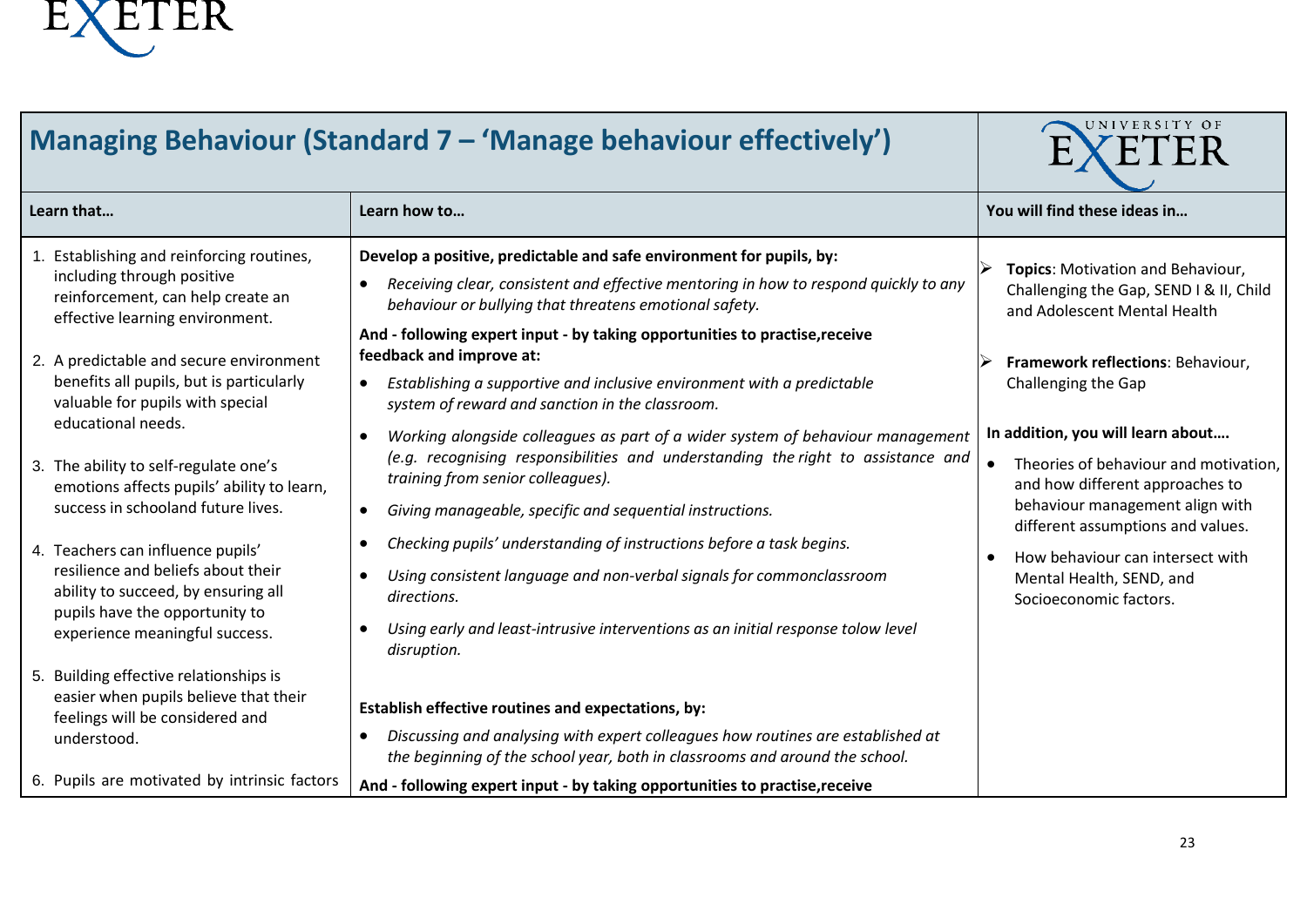

 $\mathbf{L}$ 

| (relatedto their identity and values) and                                                                                                                          | feedback and improve at:                                                                                                                                                                                                                                                            |
|--------------------------------------------------------------------------------------------------------------------------------------------------------------------|-------------------------------------------------------------------------------------------------------------------------------------------------------------------------------------------------------------------------------------------------------------------------------------|
| extrinsic factors(related to reward).<br>7. Pupils' investment in learning is also<br>driven by their prior experiences and<br>perceptions of success and failure. | Creating and explicitly teaching routines in line with the school ethosthat maximise<br>time for learning (e.g. setting and reinforcing expectations about key transition<br>points).<br>Reinforcing established school and classroom routines<br>$\bullet$                         |
|                                                                                                                                                                    | <b>Build trusting relationships, by:</b>                                                                                                                                                                                                                                            |
|                                                                                                                                                                    | Discussing and analysing with expert colleagues effective strategies for liaising<br>$\bullet$<br>with parents, carers and colleagues to better understand pupils' individual<br>circumstances and how they can be supported to meet high academic and<br>behavioural expectations. |
|                                                                                                                                                                    | And - following expert input - by taking opportunities to practise, receive<br>feedback and improve at:                                                                                                                                                                             |
|                                                                                                                                                                    | Responding consistently to pupil behaviour.<br>$\bullet$                                                                                                                                                                                                                            |
|                                                                                                                                                                    | Engaging parents, carers and colleagues with support (e.g. discussing a<br>script) from expert colleagues and mentors both informal and informal<br>settings.                                                                                                                       |
|                                                                                                                                                                    | Motivate pupils, by:                                                                                                                                                                                                                                                                |
|                                                                                                                                                                    | Observing how expert colleagues support pupils to master challenging<br>content, which builds towards long-term goals and deconstructing this<br>approach.                                                                                                                          |
|                                                                                                                                                                    | Discussing and analysing with expert colleagues how experiencedcolleagues<br>$\bullet$<br>provide opportunities for pupils to articulate their long-term goals and helping<br>them to see how these are related to their success in school.                                         |
|                                                                                                                                                                    | Discussing and analysing with expert colleagues how to support pupils to journey<br>from needing extrinsic motivation to being motivated to work intrinsically.                                                                                                                     |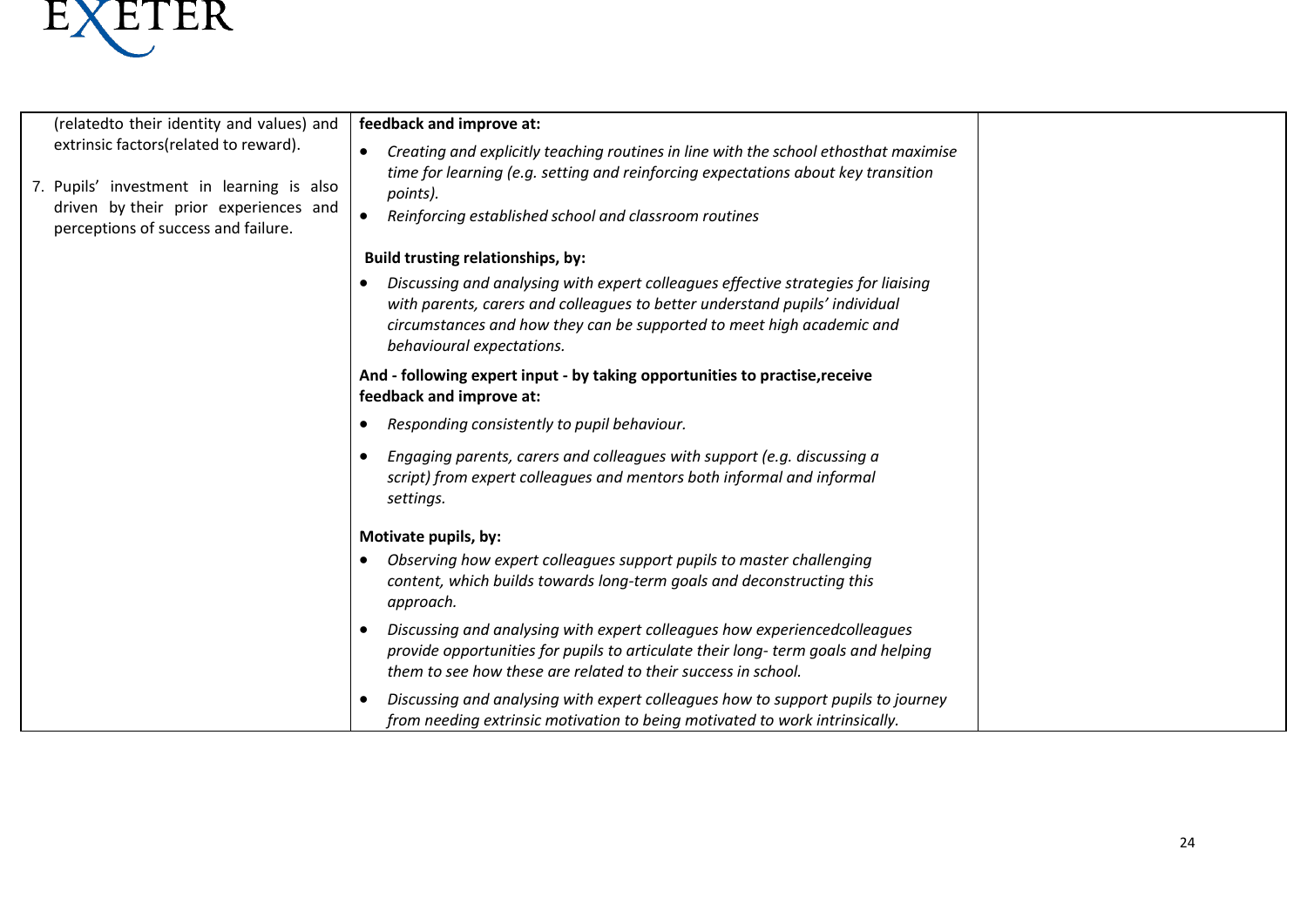

# **Professional Behaviours (Standard 8 – 'Fulfil wider professional responsibilities' )**

| Learn that                                                                                                                                               | Learn how to                                                                                                                                                                                                                                                                                                                                                                                                         | You will find these ideas in                                                                                                                                                                  |
|----------------------------------------------------------------------------------------------------------------------------------------------------------|----------------------------------------------------------------------------------------------------------------------------------------------------------------------------------------------------------------------------------------------------------------------------------------------------------------------------------------------------------------------------------------------------------------------|-----------------------------------------------------------------------------------------------------------------------------------------------------------------------------------------------|
| Effective professional development<br>is likely to be sustained over time,<br>involve expert support or coaching<br>and opportunities for collaboration. | Develop as a professional, by:<br>Receiving clear, consistent and effective mentoring in how to engagein professional<br>development with clear intentions for impact on pupil outcomes, sustained over time<br>with built-in opportunities for practice.<br>Receiving clear, consistent and effective mentoring on the dutiesrelating to Part 2                                                                     | All of your professional engagement with<br>the Exeter model training tools and<br>reflective activities.<br>Topics: SEND I&II                                                                |
| 2. Reflective practice, supported by                                                                                                                     | of the Teachers' Standards.                                                                                                                                                                                                                                                                                                                                                                                          | <b>SCS Assignment</b>                                                                                                                                                                         |
| feedback fromand observation of<br>experienced colleagues,                                                                                               | And - following expert input - by taking opportunities to practise, receive feedback<br>and improve at:                                                                                                                                                                                                                                                                                                              | <b>EPS Assignment</b>                                                                                                                                                                         |
| professional debate, and learning<br>from educational research, is also<br>likely to support improvement.                                                | Strengthening pedagogical and subject knowledge by participating inwider networks.<br>$\bullet$<br>Learning to extend subject and pedagogic knowledge as part of thelesson<br>$\bullet$<br>preparation process.                                                                                                                                                                                                      | Seminar days: Subject sessions, Critical<br>Reading/Writing, Critical Engagement<br>with Research                                                                                             |
| 3. Teachers can make valuable<br>contributions to the wider life of                                                                                      | Seeking challenge, feedback and critique from mentors and othercolleagues in an<br>$\bullet$<br>open and trusting working environment.                                                                                                                                                                                                                                                                               | In addition you will learn about:                                                                                                                                                             |
| the school in a broad range of<br>ways, including by supporting and<br>developing effective professional<br>relationships with colleagues.               | Reflecting on progress made, recognising strengths and weaknessesand identifying<br>next steps for further improvement.<br>Engaging critically with research and using evidence to critiquepractice.<br>$\bullet$<br>Build effective working relationships, by:<br>Discussing and analysing with expert colleagues how experienced colleagues seek<br>$\bullet$                                                      | How different types of research can<br>provide valuable insights into<br>teaching, including everything from<br>large-scale RCTs and meta-analyses                                            |
| 4. Building effective relationships<br>with parents, carers and families<br>can improve pupils' motivation,<br>behaviour and academic success.           | ways to support individual colleagues and workingas part of a team.<br>Observing how expert colleagues communicate with parents andcarers proactively<br>$\bullet$<br>and make effective use of parents' evenings toengage parents and carers in their<br>children's schooling and deconstructing this approach.<br>Receiving clear, consistent and effective mentoring in how to work closely with the<br>$\bullet$ | to small-scale case studies, and the<br>fact that all of these have limitations.<br>How teachers can draw on research<br>to support their practice, while<br>recognising that all research is |

WNIVERSITY OF

E